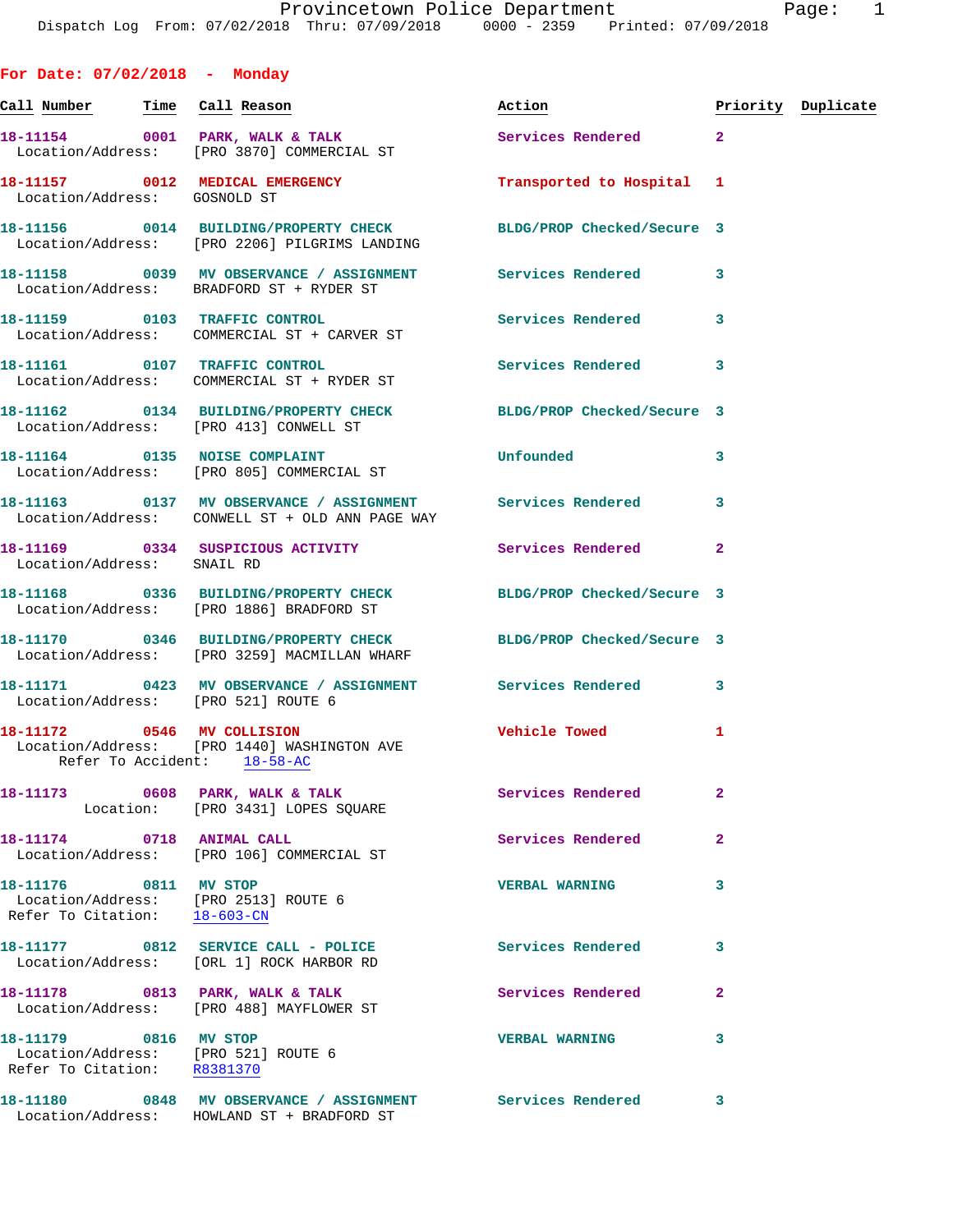| Provincetown Police Department |  |  | Paqe: |                                                |                                     |  |  |  |
|--------------------------------|--|--|-------|------------------------------------------------|-------------------------------------|--|--|--|
|                                |  |  |       | Dispatch Log From: 07/02/2018 Thru: 07/09/2018 | $0000 - 2359$ Printed: $07/09/2018$ |  |  |  |
|                                |  |  |       |                                                |                                     |  |  |  |

| 18-11181<br>0903<br>Refer To Citation: | MV STOP<br>Location/Address: [PRO 1621] BRADFORD ST<br>$18 - 604 - CN$ | <b>VERBAL WARNING</b> | 3 |
|----------------------------------------|------------------------------------------------------------------------|-----------------------|---|
| 0952<br>18–11182                       | ALARM - GENERAL<br>Location/Address: [PRO 3298] WEST FRANKLIN ST       | <b>False Alarm</b>    |   |
| 0955<br>18-11183                       | LOST WALLET<br>Location/Address: [PRO 542] SHANK PAINTER RD            | Services Rendered     | 3 |
| 18-11184<br>0957                       | LOST WALLET<br>Location/Address: [PRO 542] SHANK PAINTER RD            | Services Rendered     | 3 |
| 18-11185<br>0958                       | LOST EYEGLASSES<br>Location/Address: [PRO 542] SHANK PAINTER RD        | Services Rendered     | 3 |

18-11187 1017 MV COMPLAINT **18-11187** Services Rendered 2 Location/Address: NICKERSON ST

**18-11188 1026 LARCENY / FORGERY / FRAUD Investigated 2 2**  Location/Address: [PRO 3094] COMMERCIAL ST

**18-11190 1040 MV COMPLAINT Unfounded 2** 

**18-11186 1050 MV STOP VERBAL WARNING 3**  Location/Address: CARVER ST + BRADFORD ST Refer To Citation: 18-605-CN

18-11192 **1159 BIKE - ACCIDENT PATIENT REFUSAL** 1

**18-11193 1207 LOST SUNGLASSES Services Rendered 3** 

Refer To Citation: R8381530

**18-11202 1402 MV HIT & RUN No Action Required 2** 

**18-11205 1450 PARKING COMPLAINT Removed Hazard 3** 

Location/Address: [PRO 208] COMMERCIAL ST

Location/Address: HOWLAND ST + COMMERCIAL ST

**18-11210 1540 MV COMPLAINT Unfounded 2**  Location/Address: [PRO 105] COMMERCIAL ST

**18-11189 1031 MEDICAL EMERGENCY Transported to Hospital 1**  Location/Address: [PRO 442] HARRY KEMP WAY

Location/Address: [PRO 58] BRADFORD ST

Location/Address: WINTHROP ST + BRADFORD ST

Location/Address: [PRO 3151] COMMERCIAL ST

18-11194 1250 MV COMPLAINT **18-11194** Services Rendered 2 Location/Address: [PRO 3456] RYDER ST EXT

**18-11195 1305 LOST TD DEBIT CARD Services Rendered 3**  Location/Address: [PRO 542] SHANK PAINTER RD

**18-11197 1328 MEDICAL EMERGENCY Transported to Hospital 1**  Location/Address: [PRO 440] HARRY KEMP WAY

18-11198 1330 MV STOP 1200 No Action Required 3 Location/Address: SANDY HILL LN + ROUTE 6

**18-11199 1340 MV STOP Citation / Warning Issue 3**  Location/Address: [PRO 3296] SHANK PAINTER RD

Location/Address: [PRO 399] COMMERCIAL ST

Location/Address: LAW ST + COMMERCIAL ST

18-11207 1510 COMPLAINT - GENERAL SPOKEN TO 3 Location/Address: [PRO 1635] COMMERCIAL ST

**18-11208 1517 MEDICAL EMERGENCY PATIENT REFUSAL 1** 

18-11209 1525 MV COMPLAINT **18-11209** No Action Required 2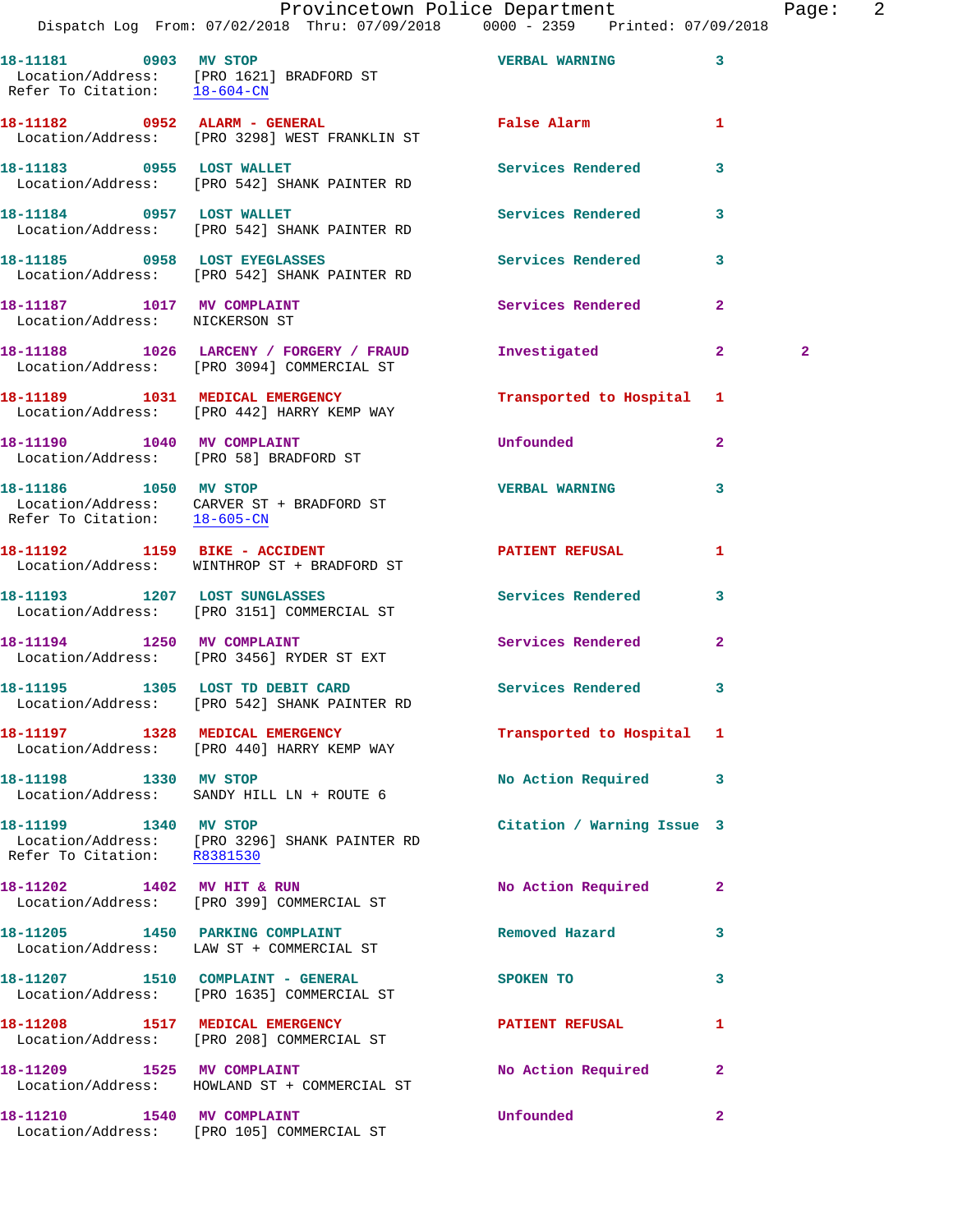Dispatch Log From: 07/02/2018 Thru: 07/09/2018 0000 - 2359 Printed: 07/09/2018

|                                                                          | 18-11211 1545 MV COLLISION<br>Location/Address: [PRO 526] RYDER ST EXT                | Services Rendered 1        |                            |
|--------------------------------------------------------------------------|---------------------------------------------------------------------------------------|----------------------------|----------------------------|
| 18-11212 1603 MV COLLISION<br>Refer To Accident: 18-59-AC                | Location/Address: [PRO 182] COMMERCIAL ST                                             | <b>Services Rendered</b> 1 |                            |
| 18-11213    1614    HAZARDS<br>Refer To Accident: $18-60-AC$             | Location/Address: WEST VINE ST + COMMERCIAL ST                                        | Investigated               | $\mathbf{2}$               |
| 18-11215 1730 MV DISABLED<br>Location: FIRE STATION                      |                                                                                       | Services Rendered 2        |                            |
| 18-11216 1745 KEEP THE PEACE                                             | Location/Address: [PRO 2543] MACMILLAN WHARF                                          | Services Rendered 2        |                            |
| 18-11217 1816 PARKING COMPLAINT<br>Location/Address: [PRO 1592] PEARL ST |                                                                                       | Citation / Warning Issue 3 |                            |
|                                                                          | 18-11218 1835 MEDICAL EMERGENCY<br>Location/Address: [PRO 1449] ATKINS MAYO RD        | <b>PATIENT REFUSAL</b>     | $\mathbf{1}$               |
|                                                                          | 18-11219 1900 BIKE - GENERAL<br>Location/Address: [PRO 1461] COMMERCIAL ST            | Services Rendered          | $\mathbf{2}$               |
| 18-11265 1900 BIKE ENFORCEMENT                                           | Location/Address: [PRO 3870] COMMERCIAL ST                                            | Services Rendered          | 3                          |
| 18-11220 1928 FOLLOW UP                                                  | Location/Address: [PRO 3033] COMMERCIAL ST                                            | No Action Required         | $\mathbf{2}$               |
| 18-11221 1944 MEDICAL EMERGENCY                                          | Location/Address: [PRO 63] BRADFORD ST EXT                                            | <b>PATIENT REFUSAL</b>     | $\mathbf{1}$               |
| 18-11222 1949 PARKING<br>Location/Address: COMMERCIAL ST                 |                                                                                       | Services Rendered 3        |                            |
|                                                                          | 18-11223 2001 BUILDING/PROPERTY CHECK<br>Location/Address: [PRO 2500] COMMERCIAL ST   | BLDG/PROP Checked/Secure 3 |                            |
|                                                                          | 18-11224 2004 PARKING COMPLAINT<br>Location/Address: [PRO 667] COMMERCIAL ST          | SPOKEN TO                  | $\overline{\phantom{a}}$ 3 |
| 18-11225 2006 GENERAL INFO                                               | Location/Address: [PRO 197] COMMERCIAL ST                                             | Services Rendered 3        |                            |
|                                                                          | 18-11226 2021 MEDICAL EMERGENCY<br>Location/Address: [PRO 442] HARRY KEMP WAY         | PATIENT REFUSAL            | 1                          |
|                                                                          | 18-11227 2031 BUILDING/PROPERTY CHECK<br>Location/Address: [PRO 526] RYDER ST EXT     | BLDG/PROP Checked/Secure 3 |                            |
|                                                                          | 18-11228 2031 BUILDING/PROPERTY CHECK<br>Location/Address: [PRO 4080] RYDER ST EXT    | BLDG/PROP Checked/Secure 3 |                            |
|                                                                          | 18-11229 2044 BUILDING/PROPERTY CHECK<br>Location/Address: [PRO 3259] MACMILLAN WHARF | Services Rendered          | 3                          |
|                                                                          | 18-11231 2046 BUILDING/PROPERTY CHECK<br>Location/Address: [PRO 3702] COMMERCIAL ST   | BLD/PROP CHECKED UNSECUR 3 |                            |
|                                                                          | 18-11266 2100 BIKE ENFORCEMENT<br>Location/Address: [PRO 3870] COMMERCIAL ST          | <b>Services Rendered</b>   | 3                          |
|                                                                          | 18-11232 2118 BUILDING/PROPERTY CHECK<br>Location/Address: [PRO 105] COMMERCIAL ST    | BLDG/PROP Checked/Secure 3 |                            |
| 18-11233 2147 BAR CHECK                                                  | Location/Address: [PRO 3443] COMMERCIAL ST                                            | No Action Required 2       |                            |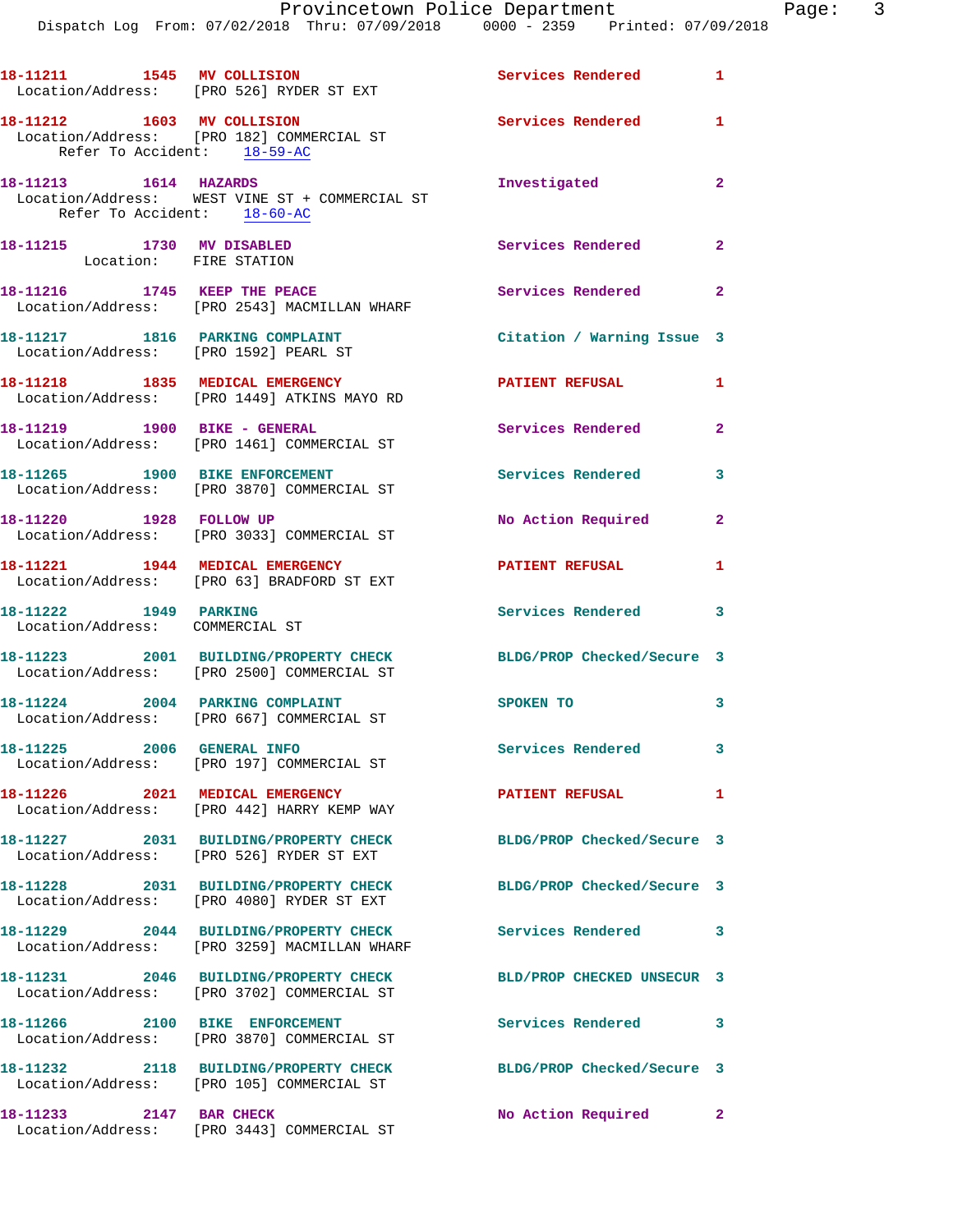Dispatch Log From: 07/02/2018 Thru: 07/09/2018 0000 - 2359 Printed: 07/09/2018

| 18-11234 2218 BAR CHECK                      | Location/Address: [PRO 253] COMMERCIAL ST                         | No Action Required         | $\overline{2}$ |
|----------------------------------------------|-------------------------------------------------------------------|----------------------------|----------------|
| 18-11235 2223 BAR CHECK<br>Location/Address: | [PRO 3276] COMMERCIAL ST                                          | No Action Required         | $\overline{2}$ |
| 18-11236 2223 BAR CHECK<br>Location/Address: | [PRO 3331] COMMERCIAL ST                                          | No Action Required         | $\overline{2}$ |
| 18-11237 2229 BAR CHECK<br>Location/Address: | [PRO 3117] COMMERCIAL ST                                          | No Action Required         | $\overline{2}$ |
| 18-11238 2231 BAR CHECK<br>Location/Address: | [PRO 3633] COMMERCIAL ST                                          | No Action Required         | $\overline{2}$ |
| 18-11239 2237 BAR CHECK<br>Location/Address: | [PRO 1953] COMMERCIAL ST                                          | No Action Required         | $\overline{2}$ |
| Location/Address:                            | 18-11240 2239 BUILDING/PROPERTY CHECK<br>[PRO 3033] COMMERCIAL ST | BLDG/PROP Checked/Secure 3 |                |
| Location/Address:                            | 18-11241 2247 BUILDING/PROPERTY CHECK<br>[PRO 3702] COMMERCIAL ST | BLDG/PROP Checked/Secure 3 |                |
| 18-11243 2348 BAR CHECK<br>Location/Address: | [PRO 399] COMMERCIAL ST                                           | Services Rendered          | $\overline{2}$ |

**18-11244 2356 MV STOP VERBAL WARNING 3**  Location/Address: [PRO 2519] ROUTE 6 Refer To Citation: 18-606-CN

## **For Date: 07/03/2018 - Tuesday**

| Location/Address: JOHNSON ST                              | 18-11245 0001 BUILDING/PROPERTY CHECK BLDG/PROP Checked/Secure 3                                                 |                          |                         |
|-----------------------------------------------------------|------------------------------------------------------------------------------------------------------------------|--------------------------|-------------------------|
| 18-11246 0002 ANIMAL CALL<br>Location/Address: HOWLAND ST |                                                                                                                  | Services Rendered 2      |                         |
|                                                           | 18-11248 0012 BUILDING/PROPERTY CHECK BLDG/PROP Checked/Secure 3<br>Location/Address: [PRO 530] SHANK PAINTER RD |                          |                         |
| Location/Address: ROUTE 6 + SNAIL RD                      |                                                                                                                  |                          | $\mathbf{3}$            |
|                                                           | 18-11249 0013 ALARM - GENERAL<br>Location/Address: [PRO 530] SHANK PAINTER RD                                    | False Alarm              | $\mathbf{1}$            |
| 18-11250 0040 ASSIST CITIZEN                              | Location/Address: HARRY KEMP WAY + BREWSTER ST                                                                   | <b>Services Rendered</b> | 3                       |
| 18-11251 0048 MEDICAL EMERGENCY                           | Location/Address: HARRY KEMP WAY + BREWSTER ST                                                                   | <b>PATIENT REFUSAL</b>   | $\mathbf{1}$            |
|                                                           | 18-11253 0102 TRAFFIC CONTROL<br>Location/Address: RYDER ST + COMMERCIAL ST                                      | Services Rendered        | $\mathbf{3}$            |
|                                                           | 18-11254 0105 MEDICAL EMERGENCY<br>Location/Address: [PRO 819] COMMERCIAL ST                                     | Services Rendered        | $\mathbf{1}$            |
|                                                           | 18-11255 0109 TRAFFIC CONTROL<br>Location/Address: GOSNOLD ST + COMMERCIAL ST                                    | Services Rendered        | $\mathbf{3}$            |
| 18-11256 0110 TRAFFIC CONTROL                             | Location/Address: CARVER ST + COMMERCIAL ST                                                                      | Services Rendered        | $\mathbf{3}$            |
|                                                           | 18-11258 0124 MV OBSERVANCE / ASSIGNMENT<br>Location/Address: BRADFORD ST + STANDISH ST                          | <b>Services Rendered</b> | $\overline{\mathbf{3}}$ |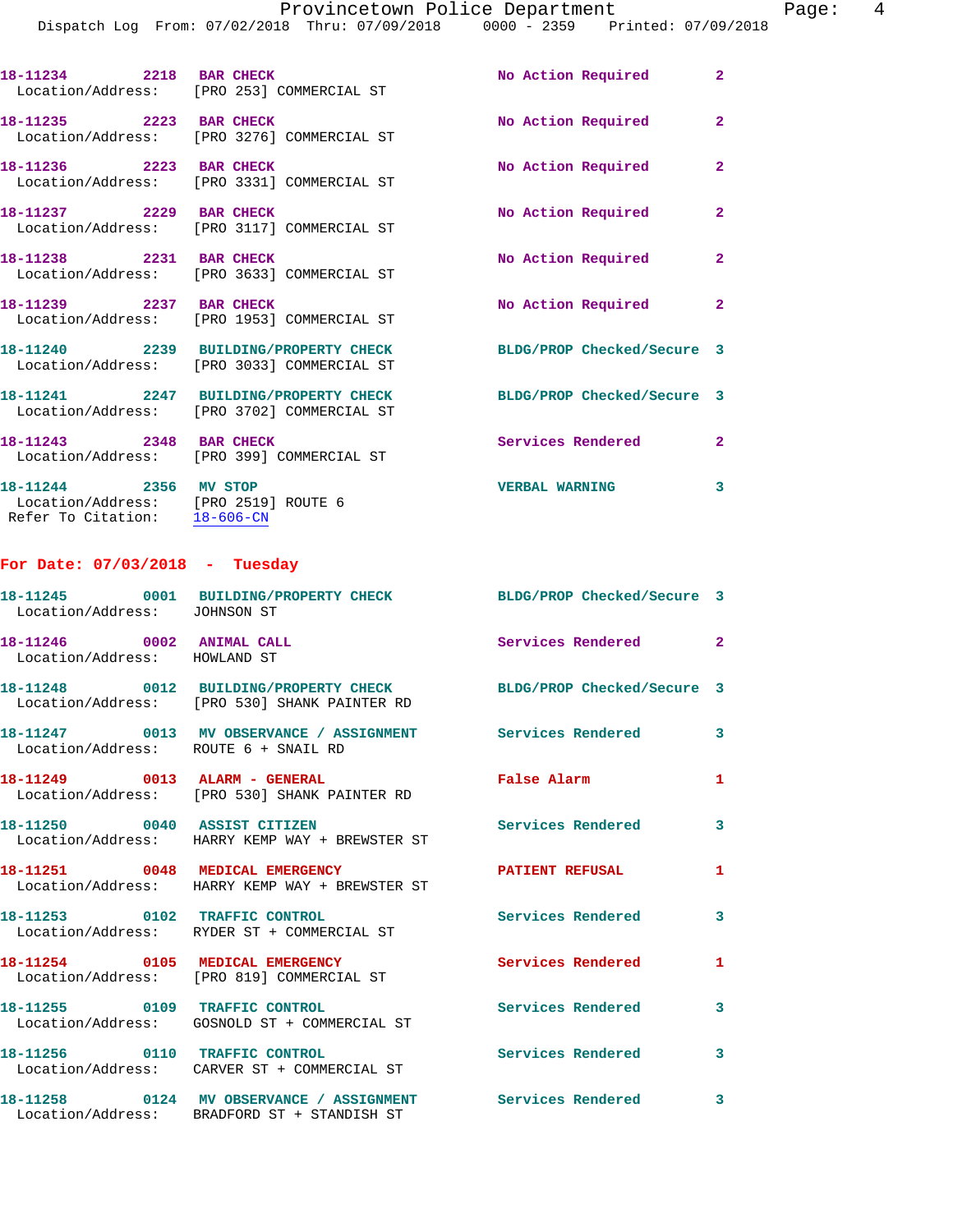|                                                                                                 | Dispatch Log From: 07/02/2018 Thru: 07/09/2018   0000 - 2359   Printed: 07/09/2018                                                             | Provincetown Police Department |              | Page: 5 |  |
|-------------------------------------------------------------------------------------------------|------------------------------------------------------------------------------------------------------------------------------------------------|--------------------------------|--------------|---------|--|
|                                                                                                 | 18-11259 0141 MV OBSERVANCE / ASSIGNMENT Services Rendered 3<br>Location/Address: BRADFORD ST + HOWLAND ST                                     |                                |              |         |  |
| 18-11260 0151 MV STOP                                                                           | Location/Address: BRADFORD ST + COMMERCIAL ST<br>Refer To Citation: 18-607-CN                                                                  | <b>VERBAL WARNING</b> 3        |              |         |  |
|                                                                                                 | 18-11261 0201 BUILDING/PROPERTY CHECK BLDG/PROP Checked/Secure 3<br>Location/Address: [PRO 3442] COMMERCIAL ST                                 |                                |              |         |  |
|                                                                                                 | 18-11262 0206 MEDICAL EMERGENCY <b>12 Contains the Service Contract Contains</b> 1<br>Location/Address: [PRO 146] COMMERCIAL ST + ATLANTIC AVE |                                |              |         |  |
|                                                                                                 | 18-11263 0216 MV OBSERVANCE / ASSIGNMENT Services Rendered 3<br>Location/Address: BRADFORD ST + RYDER ST                                       |                                |              |         |  |
| 18-11264 0216 MV STOP<br>Location/Address: BRADFORD ST<br>Refer To Citation: R8381724           |                                                                                                                                                | Citation / Warning Issue 3     |              |         |  |
|                                                                                                 | 18-11267 0321 BUILDING/PROPERTY CHECK BLDG/PROP Checked/Secure 3<br>Location/Address: [PRO 379] COMMERCIAL ST                                  |                                |              |         |  |
|                                                                                                 | 18-11268 0343 NOISE COMPLAINT<br>Location/Address: [PRO 2362] BRADFORD ST                                                                      | SPOKEN TO                      | 3            |         |  |
|                                                                                                 | 18-11269 0359 MEDICAL EMERGENCY<br>Location/Address: [PRO 542] SHANK PAINTER RD                                                                | Transported to Hospital 1      |              |         |  |
|                                                                                                 | 18-11270 0531 BUILDING/PROPERTY CHECK BLDG/PROP Checked/Secure 3<br>Location/Address: [PRO 1638] COMMERCIAL ST                                 |                                |              |         |  |
|                                                                                                 | 18-11273 0535 PARK, WALK & TALK<br>Location: [PRO 3431] LOPES SQUARE                                                                           | SPOKEN TO                      | 2            |         |  |
|                                                                                                 | 18-11271 0537 MV OBSERVANCE / ASSIGNMENT Services Rendered 3<br>Location/Address: RACE POINT RD + SEASHORE PARK DR                             |                                |              |         |  |
| Location/Address: ROUTE 6 + HOWLAND ST                                                          | 18-11272 0541 MV OBSERVANCE / ASSIGNMENT Services Rendered                                                                                     |                                | 3            |         |  |
| 18-11274 0546 MV STOP<br>Refer To Citation: 18-608-CN                                           | Location/Address: [PRO 2540] RACE POINT RD                                                                                                     | <b>VERBAL WARNING</b>          | $\mathbf{3}$ |         |  |
| 18-11275 0553 MV STOP<br>Refer To Citation: 18-609-CN                                           | Location/Address: [PRO 2540] RACE POINT RD                                                                                                     | <b>VERBAL WARNING</b>          | 3            |         |  |
|                                                                                                 | 18-11276 0603 ASSIST CITIZEN<br>Location/Address: [PRO 542] SHANK PAINTER RD                                                                   | SPOKEN TO                      | 3            |         |  |
| 18-11277 0607 MV STOP<br>Refer To Citation: 18-610-CN                                           | Location/Address: [PRO 2540] RACE POINT RD                                                                                                     | <b>VERBAL WARNING</b>          | 3            |         |  |
| 18-11279 0700 ANIMAL CALL                                                                       | Location/Address: [PRO 1245] SEASHORE PARK DR                                                                                                  | Services Rendered              | $\mathbf{2}$ |         |  |
|                                                                                                 | 18-11281 0911 BUILDING/PROPERTY CHECK<br>Location/Address: [PRO 2977] COMMERCIAL ST                                                            | Services Rendered              | 3            |         |  |
| 18-11282 0939 BIKE - ACCIDENT                                                                   | Location/Address: [PRO 175] COMMERCIAL ST                                                                                                      | <b>PATIENT REFUSAL</b>         | 1            |         |  |
|                                                                                                 | 18-11283 1000 MV OBSERVANCE / ASSIGNMENT Services Rendered<br>Location/Address: STANDISH ST + BRADFORD ST                                      |                                | 3            |         |  |
| 18-11285 1006 MV STOP<br>Location/Address: [PRO 37] BRADFORD ST<br>Refer To Citation: 18-611-CN |                                                                                                                                                | <b>VERBAL WARNING</b>          | 3            |         |  |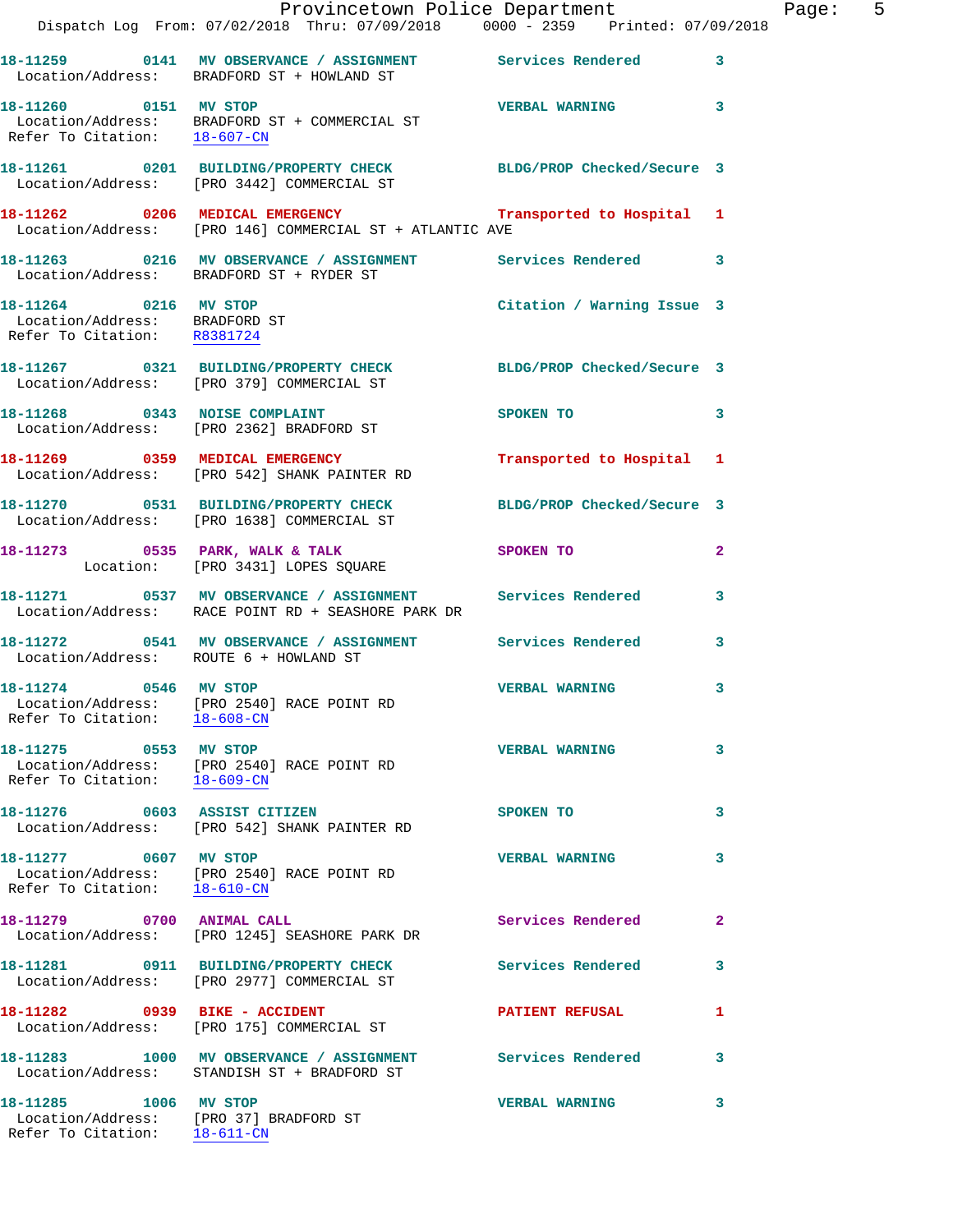| Provincetown Police Department                 |  |  |  | Page: | - 6                             |  |  |  |  |
|------------------------------------------------|--|--|--|-------|---------------------------------|--|--|--|--|
| Dispatch Log From: 07/02/2018 Thru: 07/09/2018 |  |  |  |       | 0000 - 2359 Printed: 07/09/2018 |  |  |  |  |

|                                                                                               | 18-11286 1027 MV STOP<br>Location/Address: HOWLAND ST + COMMERCIAL ST<br>Refer To Citation: $\frac{18-612-CN}{18}$ | <b>VERBAL WARNING</b>    | 3              |   |
|-----------------------------------------------------------------------------------------------|--------------------------------------------------------------------------------------------------------------------|--------------------------|----------------|---|
|                                                                                               | 18-11287 1101 PARK, WALK & TALK<br>Location/Address: [PRO 1459] COMMERCIAL ST                                      | <b>Services Rendered</b> | $\overline{a}$ |   |
|                                                                                               | 18-11288 1107 COMPLAINT - GENERAL<br>Location/Address: [PRO 545] SHANK PAINTER RD                                  | <b>Services Rendered</b> | 3              |   |
| 18-11290 1142 MV STOP<br>Location/Address: [PRO 2513] ROUTE 6<br>Refer To Citation: 18-613-CN |                                                                                                                    | <b>VERBAL WARNING</b>    | 3              |   |
|                                                                                               | 18-11291 1150 ANIMAL WELFARE CHECK 1990 Services Rendered<br>Location/Address: [PRO 3296] SHANK PAINTER RD         |                          | 3              |   |
| Refer To Summons: 17-260-AR                                                                   | 18-11292 1202 ASSIST CITIZEN<br>Location/Address: [PRO 542] SHANK PAINTER RD                                       | <b>Services Rendered</b> | 3              |   |
|                                                                                               | 18-11294 1205 LOST MASTERCARD<br>Location/Address: [PRO 542] SHANK PAINTER RD                                      | <b>Services Rendered</b> | 3              |   |
|                                                                                               | 18-11295 1210 MEDICAL EMERGENCY<br>Location/Address: [PRO 242] COMMERCIAL ST                                       | Unfounded                | 1              |   |
|                                                                                               | 18-11296 1212 RESCUE WALK-IN<br>Location/Address: [PRO 1892] SHANK PAINTER RD                                      | <b>PATIENT REFUSAL</b>   | 1              |   |
|                                                                                               | 18-11293 1216 PARK, WALK & TALK<br>Location/Address: [PRO 105] COMMERCIAL ST                                       | <b>Services Rendered</b> | $\overline{2}$ |   |
|                                                                                               | 18-11298 1231 MEDICAL EMERGENCY<br>Location/Address: [PRO 106] COMMERCIAL ST                                       | <b>PATIENT REFUSAL</b>   | 1              |   |
|                                                                                               | 18-11299 1238 FLIGHT COVERAGE<br>Location/Address: [PRO 516] RACE POINT RD                                         | <b>Services Rendered</b> | $\overline{a}$ |   |
| Location/Address: [PRO 521] ROUTE 6                                                           | 18-11300 1248 MEDICAL EMERGENCY                                                                                    | PATIENT REFUSAL          | 1              |   |
|                                                                                               | 18-11301 1306 ANIMAL CALL<br>Location/Address: [PRO 106] COMMERCIAL ST                                             | Services Rendered        | 2 <sup>1</sup> | 1 |
|                                                                                               | 18-11302 1307 COMPLAINT - CUSTODY<br>Location/Address: [PRO 542] SHANK PAINTER RD                                  | Services Rendered        | 3              |   |
|                                                                                               | 18-11303 1310 MEDICAL EMERGENCY<br>Location/Address: [PRO 2419] COMMERCIAL ST                                      | <b>Services Rendered</b> | 1              |   |
| Location/Address: [PRO 3280] RACE RD                                                          | 18-11304 1316 MEDICAL EMERGENCY                                                                                    | Transported to Hospital  | 1              |   |
|                                                                                               | 18-11305 1327 MEDICAL EMERGENCY<br>Location/Address: [PRO 440] HARRY KEMP WAY                                      | Transported to Hospital  | 1              |   |
| 18-11307 1346 NOISE COMPLAINT                                                                 | Location/Address: [PRO 208] COMMERCIAL ST                                                                          | Services Rendered        | 3              |   |
|                                                                                               | 18-11308 1350 LOST CREDIT CARD HOLDER<br>Location/Address: [PRO 542] SHANK PAINTER RD                              | Services Rendered        | 3              |   |
| 18-11310 1421 MV STOP<br>Refer To Citation: 18-614-CN                                         | Location/Address: ANTHONY ST + BRADFORD ST                                                                         | <b>VERBAL WARNING</b>    | 3              |   |
| 18-11314 1459 MV COLLISION                                                                    | Location/Address: [PRO 602] STANDISH ST                                                                            | <b>Vehicle Towed</b>     | 1              |   |

Refer To Accident: 18-61-AC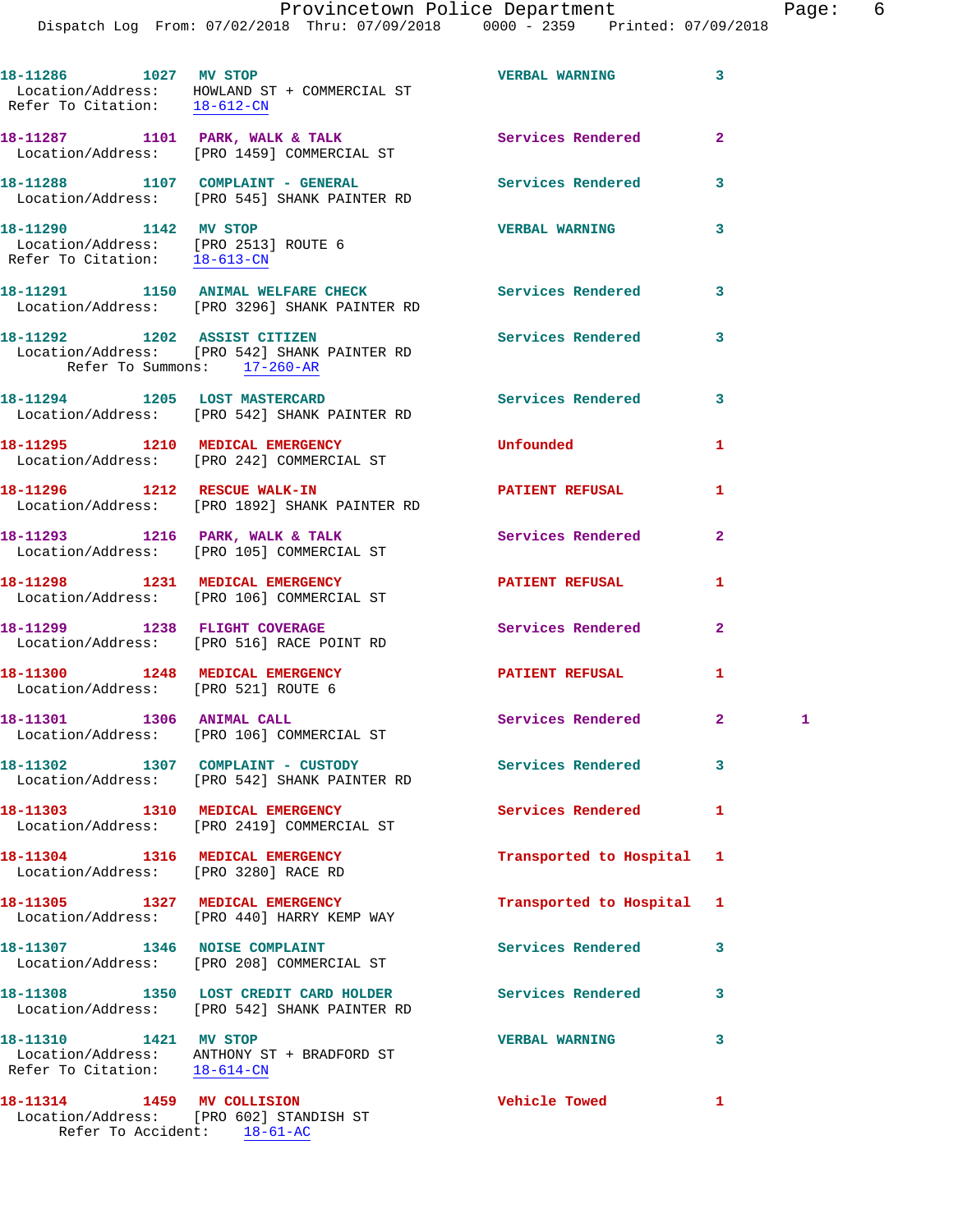| 18-11316   1600   ANIMAL CALL                                                                 | Location/Address: [PRO 3296] SHANK PAINTER RD                                                                 | Citation / Warning Issue 2 |                |   |
|-----------------------------------------------------------------------------------------------|---------------------------------------------------------------------------------------------------------------|----------------------------|----------------|---|
|                                                                                               | 18-11317    1602 BIKE - GENERAL<br>Location/Address: [PRO 3430] COMMERCIAL ST                                 | Services Rendered          | $\overline{a}$ |   |
|                                                                                               | 18-11318 1602 NOISE COMPLAINT<br>Location/Address: [PRO 208] COMMERCIAL ST                                    | SPOKEN TO                  | 3              |   |
| Location/Address: CONWELL ST                                                                  |                                                                                                               | Services Rendered          | $\overline{2}$ |   |
|                                                                                               | 18-11320 1654 PARKING COMPLAINT<br>Location/Address: [PRO 105] COMMERCIAL ST                                  | Citation / Warning Issue 3 |                |   |
| 18-11321 1656 FOLLOW UP                                                                       | Location/Address: [PRO 3296] SHANK PAINTER RD                                                                 | No Action Required         | $\mathbf{2}$   |   |
|                                                                                               | 18-11322 1658 BUILDING/PROPERTY CHECK BLDG/PROP Checked/Secure 3<br>Location/Address: [PRO 105] COMMERCIAL ST |                            |                |   |
|                                                                                               | 18-11323 1704 DISTURBANCE - FIGHT / ARGUMENT SPOKEN TO<br>Location/Address: [PRO 564] BAYBERRY AVE            |                            | 1              |   |
|                                                                                               | 18-11324 1718 BUILDING/PROPERTY CHECK<br>Location/Address: [PRO 3259] MACMILLAN WHARF                         | BLDG/PROP Checked/Secure 3 |                |   |
|                                                                                               | 18-11325 1738 LOST PROPERTY<br>Location/Address: [PRO 269] COMMERCIAL ST                                      | <b>Services Rendered</b>   | 3              |   |
| 18-11326 1739 MV STOP<br>Location/Address: ROUTE 6 + SNAIL RD<br>Refer To Citation: 18-615-CN |                                                                                                               | <b>VERBAL WARNING</b>      | 3              |   |
| 18-11327 1746 MV STOP<br>Location/Address: [PRO 521] ROUTE 6<br>Refer To Citation: 18-616-CN  |                                                                                                               | <b>VERBAL WARNING</b>      | 3              |   |
|                                                                                               | 18-11328 1752 GENERAL INFO<br>Location/Address: [PRO 2204] COMMERCIAL ST                                      | Services Rendered          | 3              |   |
| Location/Address: ALDEN ST                                                                    | 18-11329 1800 MEDICAL EMERGENCY <b>NEW PATIENT REFUSAL</b>                                                    |                            | 1              |   |
| 18-11331 1932 MV COMPLAINT<br>Location/Address: MEADOW RD                                     |                                                                                                               | SPOKEN TO                  | $\overline{a}$ |   |
|                                                                                               | 18-11333 1937 PARKING COMPLAINT<br>Location/Address: [PRO 1736] CONANT ST                                     | Unfounded                  | 3              |   |
|                                                                                               | 18-11334 1938 NOISE COMPLAINT<br>Location/Address: [PRO 444] HIGH POLE HILL                                   | No Action Required         | 3              | 1 |
|                                                                                               | 18-11336 2011 ALARM - FIRE<br>Location/Address: [PRO 2767] COTTAGE ST                                         | False Alarm                | 1              |   |
|                                                                                               | 18-11337 2013 COMPLAINT - GENERAL<br>Location/Address: [PRO 2543] MACMILLAN WHARF                             | Services Rendered          | 3              |   |
|                                                                                               | 18-11340 2043 BUILDING/PROPERTY CHECK<br>Location/Address: [PRO 3033] COMMERCIAL ST                           | BLDG/PROP Checked/Secure 3 |                |   |
| 18-11343 2053 MV HIT & RUN<br>Refer To Accident: 18-62-AC                                     | Location/Address: [PRO 2041] COMMERCIAL ST                                                                    | Services Rendered          | $\overline{2}$ |   |
|                                                                                               | 18-11344 2103 DISTURBANCE - FIGHT / ARGUMENT SPOKEN TO<br>Location/Address: [PRO 204] COMMERCIAL ST           |                            | 1              |   |
|                                                                                               | 18-11346 2114 MEDICAL EMERGENCY                                                                               | PATIENT REFUSAL            | $\mathbf{1}$   |   |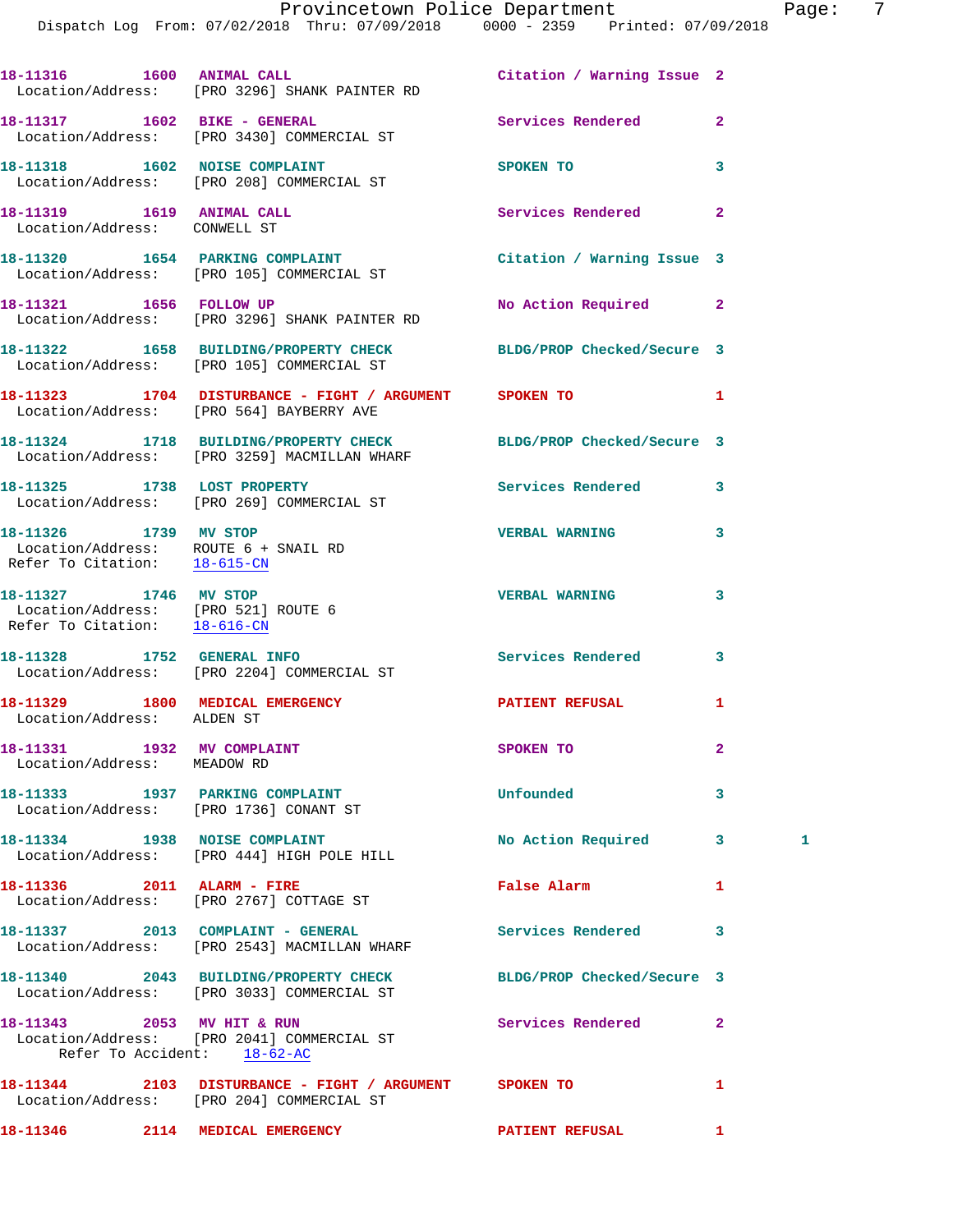|                                                                                                            | Dispatch Log From: 07/02/2018 Thru: 07/09/2018 0000 - 2359 Printed: 07/09/2018                         | Provincetown Police Department | 8 <sup>8</sup><br>Page: |
|------------------------------------------------------------------------------------------------------------|--------------------------------------------------------------------------------------------------------|--------------------------------|-------------------------|
|                                                                                                            | Location/Address: [PRO 597] COMMERCIAL ST                                                              |                                |                         |
| 18-11348 2138 BAR CHECK                                                                                    | Location/Address: [PRO 453] KILEY CT                                                                   | No Action Required             | $\mathbf{2}$            |
|                                                                                                            | 18-11349 2142 BAR CHECK<br>Location/Address: [PRO 3335] COMMERCIAL ST                                  | No Action Required             | $\mathbf{2}$            |
| 18-11353 2144 911 - GENERAL                                                                                | Location/Address: [PRO 204] COMMERCIAL ST                                                              | No Action Required             | 1                       |
|                                                                                                            | 18-11351 2149 BAR CHECK<br>Location/Address: [PRO 399] COMMERCIAL ST                                   | No Action Required             | $\mathbf{2}$            |
| 18-11354 2204 BAR CHECK                                                                                    | Location/Address: [PRO 2675] COMMERCIAL ST                                                             | No Action Required             | $\mathbf{2}$            |
|                                                                                                            | 18-11355 2218 MV STOP<br>Location/Address: [PRO 1778] SHANK PAINTER RD<br>Refer To Citation: 18-617-CM | <b>VERBAL WARNING</b>          | 3                       |
| 18-11357 2239 MV STOP                                                                                      | Location/Address: ROUTE 6 + SANDY HILL LN<br>Refer To Citation: $\frac{18-618-CN}{\sqrt{16}}$          | <b>VERBAL WARNING</b>          | 3                       |
|                                                                                                            | 18-11358 2253 911 - GENERAL<br>Location/Address: [PRO 208] COMMERCIAL ST                               | Services Rendered              | $\mathbf{1}$            |
|                                                                                                            | 18-11359 2310 MV COMPLAINT<br>Location/Address: [PRO 2521] ROUTE 6                                     | Could Not Locate               | $\overline{2}$          |
| Location/Address: ROUTE 6 + SNAIL RD                                                                       | 18-11360 2320 MV OBSERVANCE / ASSIGNMENT Services Rendered                                             |                                | 3                       |
|                                                                                                            | 18-11361 2324 MV STOP<br>Location/Address: [PRO 3523] BRADFORD ST<br>Refer To Citation: 18-619-CN      | <b>VERBAL WARNING</b>          | 3                       |
| 18-11362 2326 MV STOP<br>Location/Address: [PRO 2513] ROUTE 6<br>Refer To Citation: $\frac{18-620-CN}{\ }$ |                                                                                                        | <b>VERBAL WARNING</b>          | 3                       |
| 18-11364<br>2332 MV STOP<br>Location/Address: [PRO 2513] ROUTE 6<br>Refer To Citation: R8381725            |                                                                                                        | Citation / Warning Issue 3     |                         |
|                                                                                                            | 18-11363 2337 MV OBSERVANCE / ASSIGNMENT<br>Location/Address: BRADFORD ST + RYDER ST                   | Services Rendered              | 3                       |
| 18-11365 2342 MV STOP<br>Refer To Citation: 18-621-CN<br>Refer To Citation: R8381350                       | Location/Address: [PRO 3231] BRADFORD ST                                                               | Citation / Warning Issue 3     |                         |
| 18-11366 2342 MV STOP<br>Location/Address: RYDER ST<br>Refer To Citation: 18-622-CN                        |                                                                                                        | <b>VERBAL WARNING</b>          | 3                       |
| 18-11368 2354 DISORDERLY                                                                                   | Location/Address: [PRO 208] COMMERCIAL ST                                                              | <b>GONE ON ARRIVAL</b>         | 1                       |
|                                                                                                            | 18-11367 2357 PARK, WALK & TALK<br>Location/Address: [PRO 3870] COMMERCIAL ST                          | Services Rendered              | $\overline{2}$          |
| For Date: $07/04/2018$ - Wednesday                                                                         |                                                                                                        |                                |                         |
|                                                                                                            | Location/Address: BRADFORD ST + STANDISH ST                                                            | Services Rendered              | 3                       |

**18-11370 0004 BAR CHECK BLDG/PROP Checked/Secure 2**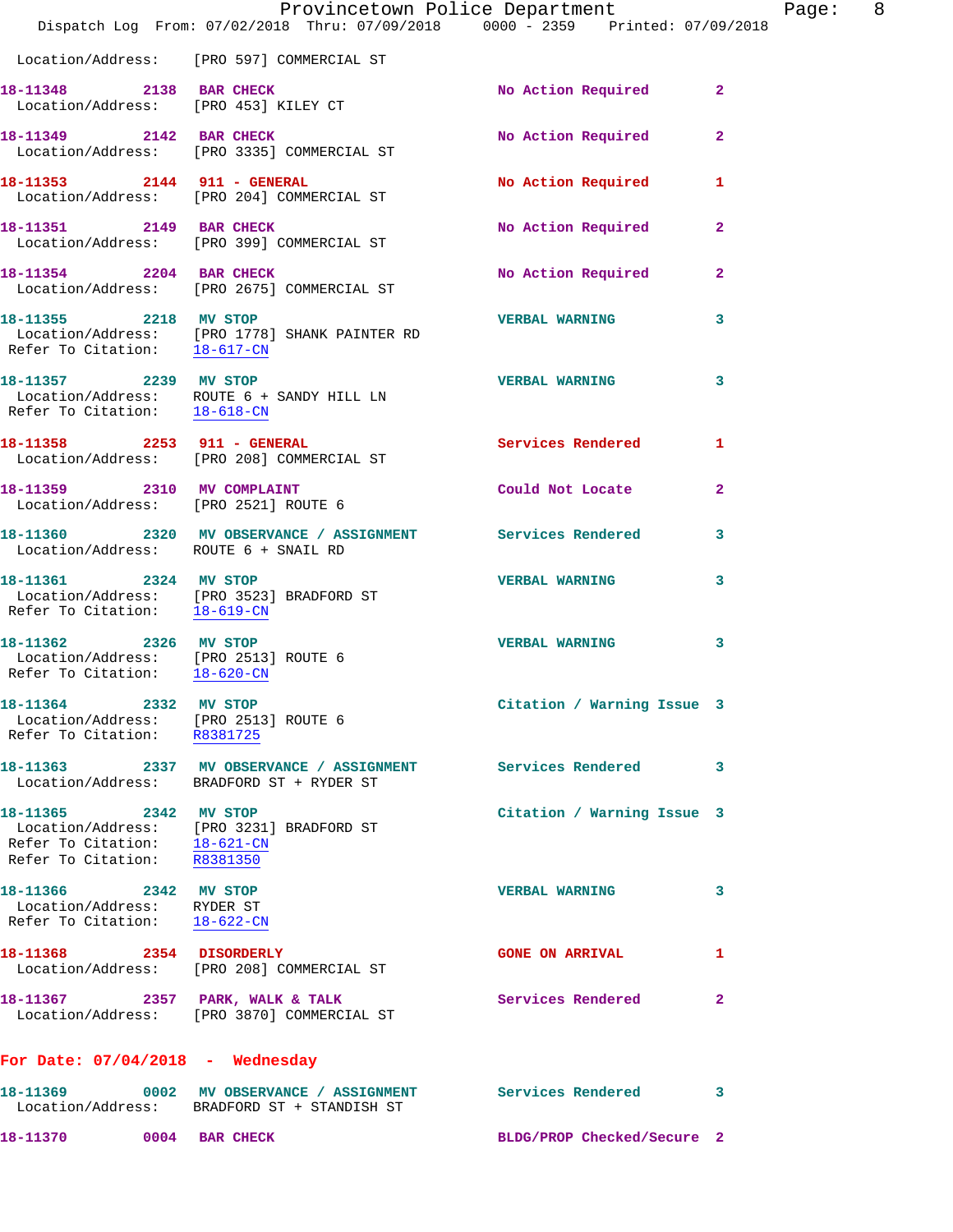|                                                                                  | Provincetown Police Department                                                                             |                            |   |
|----------------------------------------------------------------------------------|------------------------------------------------------------------------------------------------------------|----------------------------|---|
|                                                                                  | Dispatch Log From: 07/02/2018 Thru: 07/09/2018 0000 - 2359 Printed: 07/09/2018                             |                            |   |
|                                                                                  | Location/Address: [PRO 221] COMMERCIAL ST                                                                  |                            |   |
| 18-11371 0006 MV STOP                                                            |                                                                                                            | <b>VERBAL WARNING</b>      | 3 |
|                                                                                  | Location/Address: [PRO 2928] BRADFORD ST<br>Refer To Citation: $\frac{18-623-CM}{18}$                      |                            |   |
|                                                                                  |                                                                                                            |                            |   |
|                                                                                  | 18-11373 0018 MEDICAL EMERGENCY<br>Location/Address: [PRO 208] COMMERCIAL ST                               | Transported to Hospital    | 1 |
| 18-11377 0029 911 - GENERAL                                                      |                                                                                                            | Services Rendered          | 1 |
|                                                                                  | Location/Address: [PRO 2543] MACMILLAN WHARF                                                               |                            |   |
|                                                                                  |                                                                                                            |                            | 3 |
|                                                                                  | 18-11374 0030 MV OBSERVANCE / ASSIGNMENT Services Rendered<br>Location/Address: BRADFORD ST + HOWLAND ST   |                            |   |
| 18-11375 0030 MV STOP                                                            |                                                                                                            | <b>VERBAL WARNING</b>      | 3 |
| Refer To Citation: 18-624-CN                                                     | Location/Address: [PRO 57] BRADFORD ST                                                                     |                            |   |
|                                                                                  |                                                                                                            |                            |   |
|                                                                                  | 18-11376 0049 MV OBSERVANCE / ASSIGNMENT Services Rendered 3<br>Location/Address: BRADFORD ST + HOWLAND ST |                            |   |
| 18-11379 0104 MV STOP                                                            |                                                                                                            | Citation / Warning Issue 3 |   |
|                                                                                  | Location/Address: [PRO 712] BRADFORD ST<br>Refer To Citation: R8381351                                     |                            |   |
|                                                                                  |                                                                                                            |                            |   |
|                                                                                  | 18-11380 0116 MEDICAL EMERGENCY                                                                            | Transported to Hospital 1  |   |
|                                                                                  | Location/Address: [PRO 3259] MACMILLAN WHARF                                                               |                            |   |
|                                                                                  | 18-11381 0123 MEDICAL EMERGENCY<br>Location/Address: [PRO 2163] COMMERCIAL ST                              | <b>PATIENT REFUSAL</b>     | 1 |
| 18-11382 0129 MV STOP                                                            |                                                                                                            | <b>VERBAL WARNING</b>      |   |
| Location/Address: [PRO 2513] ROUTE 6                                             |                                                                                                            |                            | 3 |
| Refer To Citation: 18-629-CN                                                     |                                                                                                            |                            |   |
| 18-11384 0152 NOISE COMPLAINT                                                    |                                                                                                            | SPOKEN TO                  | 3 |
| Location/Address: COMMERCIAL ST                                                  |                                                                                                            |                            |   |
| 18-11385 0211 MV STOP                                                            |                                                                                                            | <b>VERBAL WARNING</b>      | 3 |
| Location/Address: [PRO 415] CONWELL ST<br>Refer To Citation: 18-626-CN           |                                                                                                            |                            |   |
| 18-11386 0214 MV STOP                                                            |                                                                                                            | <b>VERBAL WARNING</b>      | 3 |
|                                                                                  | Location/Address: [PRO 2818] CONWELL ST<br>Refer To Citation: 18-625-CN                                    |                            |   |
|                                                                                  |                                                                                                            |                            |   |
| 18-11388 0224 MV STOP                                                            | Location/Address: [PRO 2633] HOWLAND ST                                                                    | <b>VERBAL WARNING</b>      | 3 |
| Refer To Citation: 18-627-CN                                                     |                                                                                                            |                            |   |
|                                                                                  | 18-11387 0225 MV OBSERVANCE / ASSIGNMENT Services Rendered                                                 |                            | 3 |
|                                                                                  | Location/Address: BRADFORD ST + HOWLAND ST                                                                 |                            |   |
| 18-11389 0230 MV STOP                                                            |                                                                                                            | <b>VERBAL WARNING</b>      | 3 |
|                                                                                  | Location/Address: [PRO 58] BRADFORD ST<br>Refer To Citation: 18-628-CN                                     |                            |   |
|                                                                                  | 18-11390 0527 MV OBSERVANCE / ASSIGNMENT No Action Required                                                |                            | 3 |
|                                                                                  | Location/Address: SHANK PAINTER RD + JEROME SMITH RD                                                       |                            |   |
|                                                                                  | 18-11394 0559 SERVICE CALL - POLICE                                                                        | Services Rendered          | 3 |
| Location/Address: COMMERCIAL ST                                                  |                                                                                                            |                            |   |
| 18-11395 0624 MV STOP                                                            |                                                                                                            | Citation / Warning Issue 3 |   |
| Location/Address: [PRO 2519] ROUTE 6<br>Refer To Citation: $\frac{18-631-CN}{2}$ |                                                                                                            |                            |   |
| Refer To Citation: R8381539                                                      |                                                                                                            |                            |   |
| 18-11396 0625 MV STOP                                                            |                                                                                                            | <b>VERBAL WARNING</b>      | 3 |
|                                                                                  | Location/Address: [PRO 3912] SHANK PAINTER RD                                                              |                            |   |

Page: 9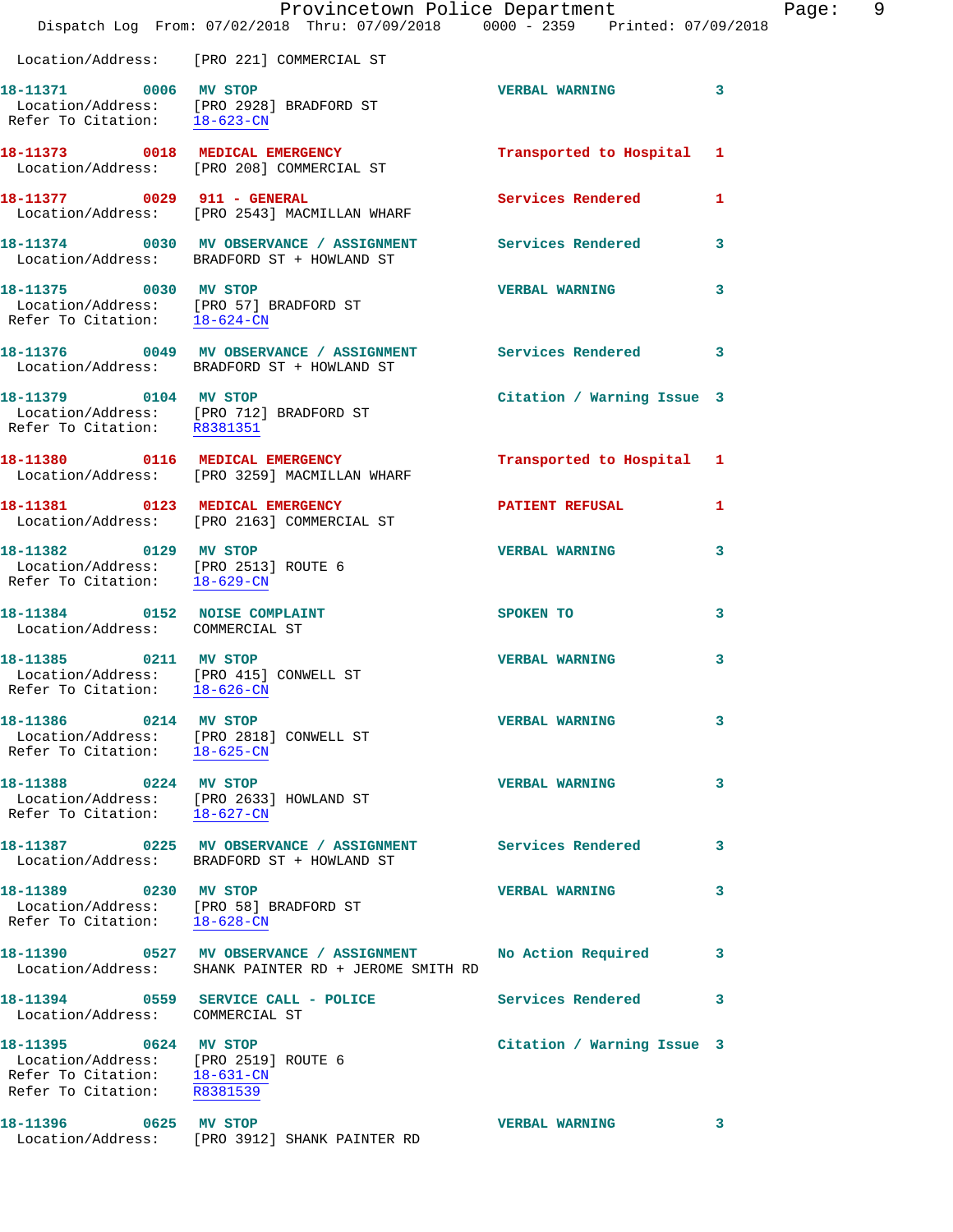|                                                             | Provincetown Police Department<br>Dispatch Log From: 07/02/2018 Thru: 07/09/2018 0000 - 2359 Printed: 07/09/2018                                                                   |                           |                | Page: 10 |  |
|-------------------------------------------------------------|------------------------------------------------------------------------------------------------------------------------------------------------------------------------------------|---------------------------|----------------|----------|--|
| Refer To Citation: 18-630-CN                                |                                                                                                                                                                                    |                           |                |          |  |
| Location/Address: [PRO 3287] ROUTE 6                        | 18-11397 0730 BUILDING/PROPERTY CHECK BLDG/PROP Checked/Secure 3                                                                                                                   |                           |                |          |  |
|                                                             | 18-11398 0743 GENERAL INFO<br>Location/Address: [PRO 3259] MACMILLAN WHARF                                                                                                         | Services Rendered 3       |                |          |  |
|                                                             | 18-11400 0819 MV COMPLAINT<br>Location/Address: [PRO 542] SHANK PAINTER RD                                                                                                         | Vehicle Towed 2           |                | 21       |  |
|                                                             | 18-11401 0846 GENERAL INFO<br>Location/Address: [PRO 154] COMMERCIAL ST                                                                                                            | Services Rendered 3       |                |          |  |
|                                                             | 18-11402 0901 PARADE<br>Location/Address: [PRO 1892] SHANK PAINTER RD                                                                                                              | Services Rendered         | $\mathbf{2}$   |          |  |
|                                                             | 18-11403 0927 PARK, WALK & TALK<br>Location/Address: [PRO 105] COMMERCIAL ST                                                                                                       | Services Rendered         | $\mathbf{2}$   |          |  |
|                                                             | 18-11404 1010 PARK, WALK & TALK<br>Location/Address: [PRO 3287] ROUTE 6                                                                                                            | Services Rendered         | $\mathbf{2}$   |          |  |
|                                                             | 18-11405 1024 MV COMPLAINT<br>Location/Address: STANDISH ST + BRADFORD ST                                                                                                          | <b>GONE ON ARRIVAL</b>    | $\mathbf{2}$   |          |  |
|                                                             | 18-11406 1034 ANIMAL WELFARE CHECK<br>Location/Address: [PRO 3296] SHANK PAINTER RD                                                                                                | Services Rendered         | $\overline{2}$ |          |  |
|                                                             | 18-11407 1100 MEDICAL EMERGENCY<br>Location/Address: [PRO 440] HARRY KEMP WAY                                                                                                      | Transported to Hospital 1 |                |          |  |
|                                                             | 18-11408 1114 LOST PROPERTY<br>Location/Address: [PRO 542] SHANK PAINTER RD                                                                                                        | Services Rendered 3       |                |          |  |
|                                                             | 18-11409 1116 PARK, WALK & TALK<br>Location/Address: [PRO 526] RYDER ST EXT                                                                                                        | Services Rendered         | $\mathbf{2}$   |          |  |
| 18-11410 1117 HORSE CONCERN                                 | Location/Address: [PRO 3053] WEST VINE ST                                                                                                                                          | Services Rendered 2       |                |          |  |
| 18-11411 1207 ANIMAL CALL                                   | Location/Address: [PRO 1865] COMMERCIAL ST                                                                                                                                         | Services Rendered         | 2              |          |  |
|                                                             | 18-11412 1221 ANIMAL CALL<br>Location/Address: [PRO 1484] MONTELLO ST                                                                                                              | SPOKEN TO                 | $\mathbf{2}$   |          |  |
| 18-11413 1230 ANIMAL CALL                                   | Location/Address: WATSONS CT + CUDWORTH ST                                                                                                                                         | Services Rendered         | $\mathbf{2}$   |          |  |
|                                                             | 18-11415    1245    COMPLAINT - GENERAL<br>Location/Address: [PRO 542] SHANK PAINTER RD                                                                                            | Services Rendered         | 3              |          |  |
| 18-11416   1245 MV COMPLAINT<br>Location/Address: PRINCE ST |                                                                                                                                                                                    | Could Not Locate          | $\mathbf{2}$   |          |  |
| Location/Address: ROUTE 6 + SNAIL RD                        | 18-11417 1303 MV OBSERVANCE / ASSIGNMENT Services Rendered                                                                                                                         |                           | 3              |          |  |
|                                                             | 18-11418 1343 PARK, WALK & TALK<br>Location/Address: [PRO 105] COMMERCIAL ST                                                                                                       | <b>Services Rendered</b>  | $\mathbf{2}$   |          |  |
|                                                             | 18-11419 1354 LARCENY / FORGERY / FRAUD Services Rendered 2<br>Location/Address: [PRO 183] COMMERCIAL ST<br>Refer To Arrest: 18-101-AR<br>Refer To Arrest: $\frac{18-102-AR}{\pi}$ |                           |                |          |  |
|                                                             | 18-11420 1414 LOST PROPERTY<br>Location/Address: [PRO 542] SHANK PAINTER RD                                                                                                        | Services Rendered 3       |                | 1        |  |

 Refer To Arrest: 18-101-AR Refer To Arrest: 18-102-AR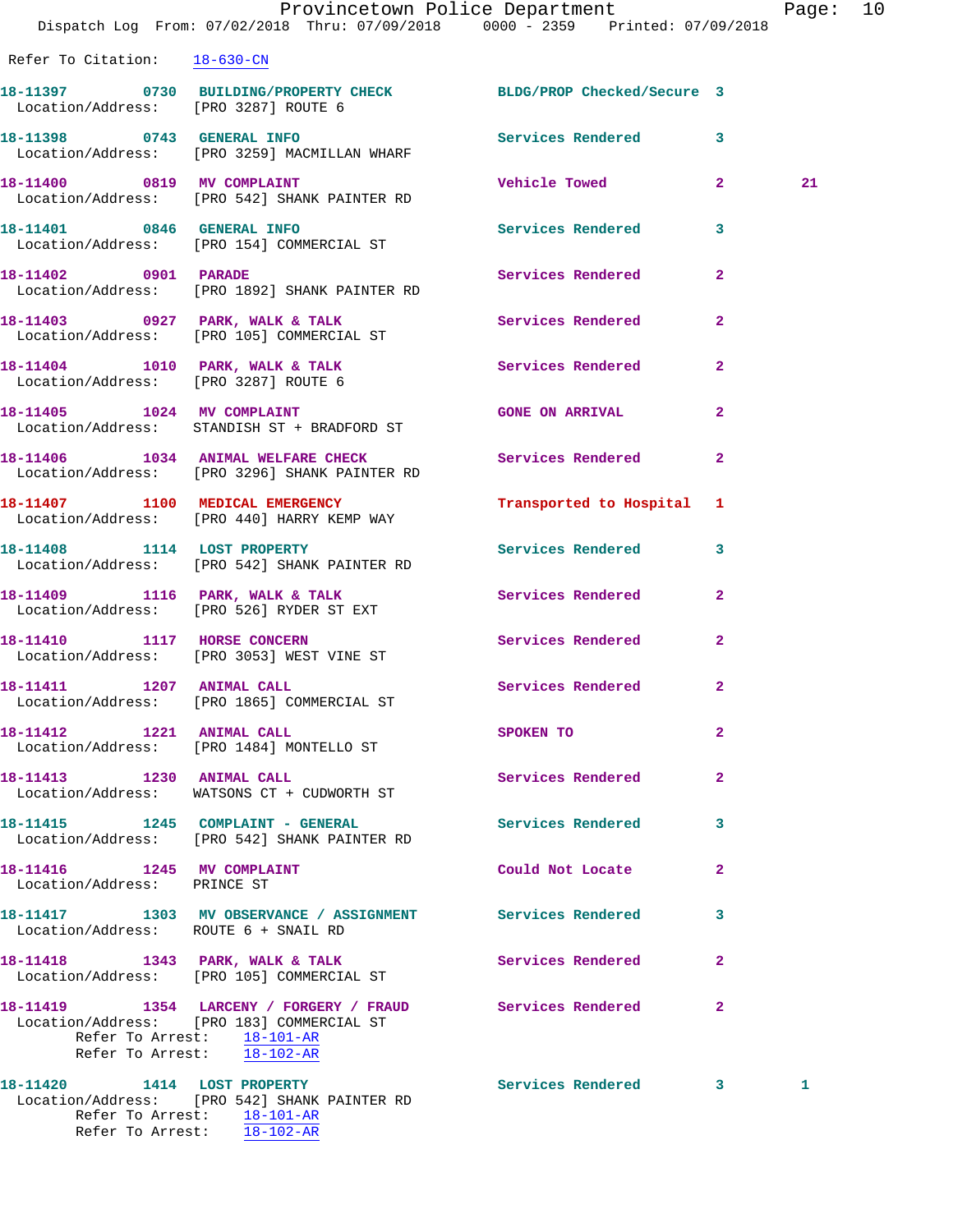|                                                                                               | 18-11421 1423 AIRCRAFT EMERGENCY<br>Location/Address: [PRO 106] COMMERCIAL ST                                         | Services Rendered 2        |                         |
|-----------------------------------------------------------------------------------------------|-----------------------------------------------------------------------------------------------------------------------|----------------------------|-------------------------|
|                                                                                               | 18-11422 1423 MEDICAL EMERGENCY<br>Location/Address: [PRO 542] SHANK PAINTER RD                                       | <b>Services Rendered</b>   | $\mathbf{1}$            |
| 18-11423 1424 LOST PROPERTY                                                                   | Location/Address: [PRO 542] SHANK PAINTER RD                                                                          | Services Rendered 3        |                         |
| 18-11424 1444 MV STOP                                                                         | Location/Address: CONANT ST + COMMERCIAL ST<br>Refer To Arrest: 18-101-AR<br>Refer To Arrest: $\frac{18-102-AR}{\pi}$ | Arrest(s) Made 3           |                         |
| 18-11427 1713 MV STOP<br>Location/Address: [PRO 1916] COURT ST<br>Refer To Citation: R7371553 |                                                                                                                       | Citation / Warning Issue 3 |                         |
|                                                                                               | 18-11429 1727 BY-LAW VIOLATION<br>Location/Address: [PRO 105] COMMERCIAL ST                                           | <b>VERBAL WARNING</b>      | $\overline{\mathbf{2}}$ |
| Location/Address: COURT ST + CARVER CT                                                        |                                                                                                                       | <b>Services Rendered</b> 1 |                         |
| 18-11431 1731 MV COMPLAINT                                                                    | Location/Address: [PRO 3296] SHANK PAINTER RD                                                                         | <b>VERBAL WARNING</b>      | $\mathbf{2}$            |
|                                                                                               | 18-11432 1753 MV COLLISION<br>Location/Address: [PRO 526] RYDER ST EXT                                                | Services Rendered          | 1                       |
| 18-11433 1755 ANIMAL CALL<br>Location/Address: RYDER ST                                       |                                                                                                                       | Services Rendered          | $\overline{2}$          |
| 18-11434 1808 LOST PROPERTY<br>Location/Address: BRADFORD ST                                  |                                                                                                                       | <b>Services Rendered</b>   | 3                       |
| 18-11435 1809 MV COMPLAINT                                                                    | Location/Address: [PRO 433] RYDER ST EXT                                                                              | Services Rendered          | $\overline{2}$          |
|                                                                                               | 18-11436 1825 BY-LAW VIOLATION<br>Location/Address: [PRO 4080] RYDER ST EXT                                           | <b>Services Rendered</b>   | $\overline{a}$          |
| 18-11437   1827   COMPLAINT - GENERAL                                                         | Location: [PRO 3431] LOPES SQUARE                                                                                     | SPOKEN TO                  | 3                       |
| 18-11439 1843 MV COMPLAINT                                                                    | Location/Address: [PRO 3296] SHANK PAINTER RD                                                                         | <b>GONE ON ARRIVAL</b>     | $\mathbf{2}$            |
|                                                                                               | 18-11440   1850   COMPLAINT - GENERAL<br>Location/Address: [PRO 2704] COMMERCIAL ST                                   | SPOKEN TO                  | 3                       |
| 18-11442 1907 ANIMAL CALL<br>Location/Address: NELSON AVE                                     |                                                                                                                       | Services Rendered          | $\mathbf{2}$            |
|                                                                                               | 18-11443 1930 MEDICAL EMERGENCY<br>Location/Address: [PRO 3801] COMMERCIAL ST                                         | Transported to Hospital 1  |                         |
|                                                                                               | 18-11444 1946 MEDICAL EMERGENCY<br>Location/Address: [PRO 3443] COMMERCIAL ST                                         | Transported to Hospital 1  |                         |
|                                                                                               | 18-11446 2008 COMPLAINT - GENERAL<br>Location/Address: [PRO 249] COMMERCIAL ST                                        | SPOKEN TO                  | 3                       |
|                                                                                               | 18-11448 2031 COMPLAINT - GENERAL<br>Location/Address: [PRO 3094] COMMERCIAL ST                                       | Services Rendered          | 3                       |
| 18-11449 2053 ALARM - FIRE                                                                    | Location/Address: [PRO 320] COMMERCIAL ST                                                                             | False Alarm                | $\mathbf{1}$            |
|                                                                                               | 18-11450 2106 MEDICAL EMERGENCY                                                                                       | Services Rendered 1        |                         |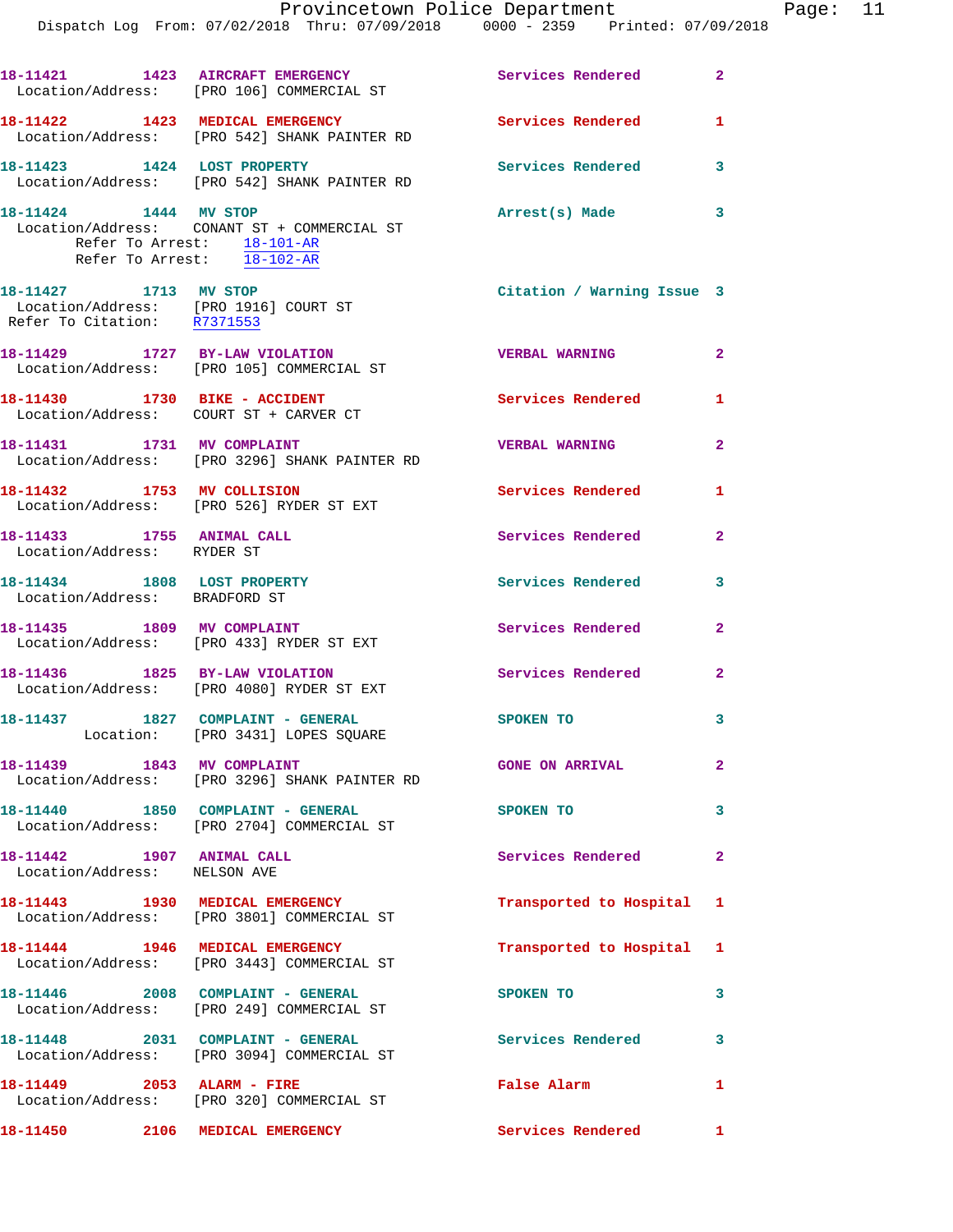|                                                       |                                                                                                         | Provincetown Police Department The Page: 12<br>Dispatch Log From: 07/02/2018 Thru: 07/09/2018 0000 - 2359 Printed: 07/09/2018 |              |  |
|-------------------------------------------------------|---------------------------------------------------------------------------------------------------------|-------------------------------------------------------------------------------------------------------------------------------|--------------|--|
|                                                       | Location/Address: BRADFORD ST + CENTRAL ST                                                              |                                                                                                                               |              |  |
|                                                       | Location: [PRO 3431] LOPES SQUARE                                                                       | 18-11451 2108 MEDICAL EMERGENCY Transported to Hospital 1                                                                     |              |  |
|                                                       | Location/Address: BRADFORD ST + CARVER ST                                                               | 18-11452 2115 ASSIST CITIZEN GONE ON ARRIVAL                                                                                  | 3            |  |
|                                                       | Location/Address: [PRO 3259] MACMILLAN WHARF                                                            | 18-11453 2115 MEDICAL EMERGENCY Transported to Hospital 1                                                                     |              |  |
| 18-11454 2124 HAZARDS<br>Location/Address: FREEMAN ST |                                                                                                         | Removed Hazard                                                                                                                | $\mathbf{2}$ |  |
|                                                       |                                                                                                         | 18-11456 2212 DISTURBANCE - FIGHT / ARGUMENT SPOKEN TO<br>Location: [PRO 3431] LOPES SQUARE                                   | 1            |  |
|                                                       |                                                                                                         | 18-11457 2215 MEDICAL EMERGENCY Transported to Hospital 1<br>Location/Address: [PRO 259] COMMERCIAL ST                        |              |  |
|                                                       | 18-11459 2241 ASSAULT<br>Location/Address: [PRO 208] COMMERCIAL ST                                      | Services Rendered                                                                                                             | 1            |  |
|                                                       | Location/Address: [PRO 2539] RYDER ST EXT                                                               | 18-11461 2258 DISTURBANCE - FIGHT / ARGUMENT Services Rendered 1                                                              |              |  |
|                                                       | Location/Address: [PRO 542] SHANK PAINTER RD                                                            | 18-11462 2306 MEDICAL EMERGENCY Services Rendered 1                                                                           |              |  |
|                                                       | 18-11464 2332 MV COLLISION<br>Location/Address: COMMERCIAL ST + YOUNGS CT<br>Refer To Arrest: 18-104-AR | Arrest(s) Made 1                                                                                                              |              |  |
|                                                       | For Date: $07/05/2018$ - Thursday                                                                       |                                                                                                                               |              |  |
|                                                       | Location/Address: [PRO 1135] UPPER MILLER HILL RD                                                       | 18-11465 0000 NOISE COMPLAINT SPOKEN TO                                                                                       | 3            |  |
|                                                       | Location/Address: [PRO 80] CARVER ST                                                                    | 18-11467 0010 ALARM - FIRE False Alarm                                                                                        | 1            |  |
|                                                       | 18-11469 0020 MEDICAL EMERGENCY<br>Location/Address: [PRO 3443] COMMERCIAL ST                           | Transported to Hospital 1                                                                                                     |              |  |
|                                                       | Location/Address: [PRO 3443] COMMERCIAL ST                                                              | 18-11471 0041 DISTURBANCE - FIGHT / ARGUMENT Peace Restored                                                                   | 1            |  |
|                                                       | 18-11473 0130 NOISE COMPLAINT<br>Location/Address: [PRO 1484] MONTELLO ST                               | Unfounded                                                                                                                     | 3            |  |
|                                                       | 18-11474 0210 NOISE COMPLAINT<br>Location/Address: [PRO 1337] COMMERCIAL ST                             | SPOKEN TO                                                                                                                     | 3            |  |
|                                                       | 18-11476 0216 NOISE COMPLAINT<br>Location/Address: [PRO 1195] COMMERCIAL ST                             | SPOKEN TO                                                                                                                     | 3            |  |
|                                                       | 18-11479 0314 BIKE - GENERAL<br>Location/Address: [PRO 542] SHANK PAINTER RD                            | Services Rendered                                                                                                             | $\mathbf{2}$ |  |
|                                                       | 18-11483 0511 NOISE COMPLAINT<br>Location/Address: [PRO 2362] BRADFORD ST                               | Services Rendered                                                                                                             | 3            |  |
|                                                       | 18-11484 0716 ALARM - GENERAL<br>Location/Address: [PRO 3404] BRADFORD ST                               | Services Rendered                                                                                                             | 1            |  |
|                                                       | Location/Address: [PRO 516] RACE POINT RD                                                               | 18-11485 0733 SERVICE CALL - POLICE Services Rendered                                                                         | 3            |  |
|                                                       | Location/Address: [ORL 1] ROCK HARBOR RD                                                                | 18-11487 0830 SERVICE CALL - POLICE Services Rendered                                                                         | 3            |  |
|                                                       |                                                                                                         |                                                                                                                               |              |  |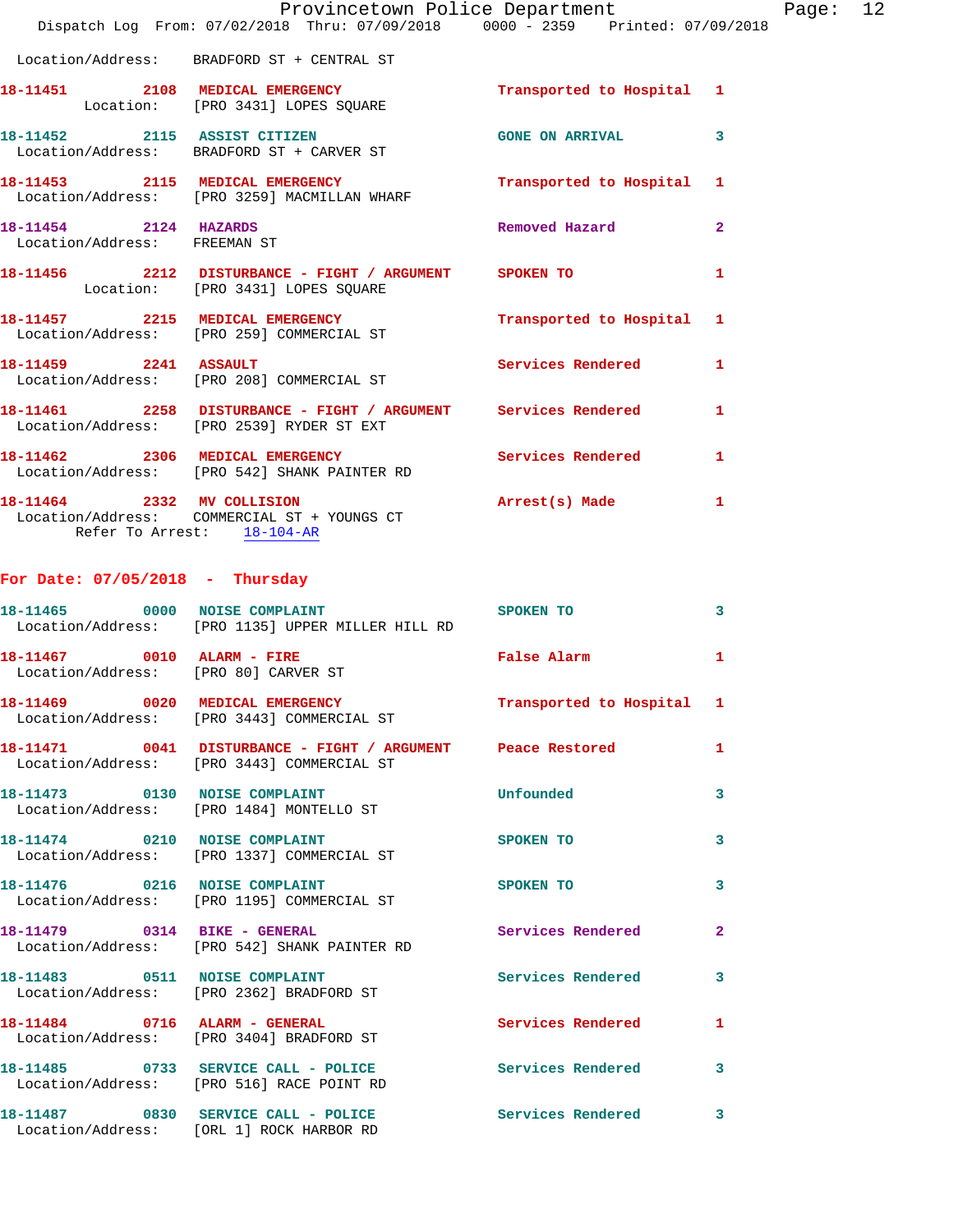Dispatch Log From: 07/02/2018 Thru: 07/09/2018 0000 - 2359 Printed: 07/09/2018

|                                                                      | 18-11488 0830 GENERAL INFO<br>Location/Address: [PRO 444] HIGH POLE HILL             | Services Rendered 3        |                |
|----------------------------------------------------------------------|--------------------------------------------------------------------------------------|----------------------------|----------------|
|                                                                      | 18-11489 0854 SERVICE CALL - POLICE<br>Location/Address: [PRO 2645] SHANK PAINTER RD | <b>Services Rendered</b>   | 3              |
| 18-11490 0917 PARK, WALK & TALK<br>Location/Address: COMMERCIAL ST   |                                                                                      | Services Rendered          | $\overline{a}$ |
| 18-11491 0925 VANDALISM                                              | Location/Address: [PRO 3111] GARFIELD ST                                             | SPOKEN TO                  | 3              |
| 18-11492 0944 ANIMAL CALL                                            | Location/Address: [PRO 125] COMMERCIAL ST                                            | <b>GONE ON ARRIVAL</b>     | $\overline{2}$ |
|                                                                      | 18-11494    1024 BIKE - GENERAL<br>Location/Address: [PRO 687] ATLANTIC AVE          | <b>Services Rendered</b>   | $\mathbf{2}$   |
|                                                                      | 18-11497 1053 PARKING COMPLAINT<br>Location/Address: [PRO 105] COMMERCIAL ST         | <b>Services Rendered</b>   | 3              |
| 18-11653 1100 LOST PROPERTY                                          | Location/Address: [PRO 542] SHANK PAINTER RD                                         | Services Rendered 3        |                |
|                                                                      | 18-11500 1107 MEDICAL EMERGENCY<br>Location/Address: [PRO 440] HARRY KEMP WAY        | Transported to Hospital 1  |                |
|                                                                      | 18-11502 1125 BUILDING/PROPERTY CHECK<br>Location/Address: [PRO 105] COMMERCIAL ST   | BLDG/PROP Checked/Secure 3 |                |
| Location/Address: BREWSTER ST                                        | 18-11503 1129 PARKING COMPLAINT                                                      | <b>Services Rendered</b>   | 3              |
|                                                                      | 18-11504 1133 PARKING COMPLAINT<br>Location/Address: [PRO 3094] COMMERCIAL ST        | <b>GONE ON ARRIVAL</b>     | 3              |
|                                                                      | 18-11505 1139 HARASSMENT / THREATS<br>Location/Address: [PRO 542] SHANK PAINTER RD   | SPOKEN TO                  | $\overline{a}$ |
|                                                                      | 18-11506 1140 MEDICAL EMERGENCY<br>Location/Address: [PRO 440] HARRY KEMP WAY        | Transported to Hospital 1  |                |
| 18-11507 1154 COMPLAINT - GENERAL<br>Location/Address: COMMERCIAL ST |                                                                                      | <b>SPOKEN TO</b>           | 3              |
|                                                                      | 18-11508 1156 HARASSMENT / THREATS<br>Location/Address: [PRO 542] SHANK PAINTER RD   | SPOKEN TO                  | $\mathbf{2}^-$ |
|                                                                      | 18-11510 1257 ESCORT / TRANSPORT<br>Location/Address: [ORL 1] ROCK HARBOR RD         | Transferred Custody        | 3              |
| 18-11515 1300 ANIMAL CALL                                            | Location/Address: [PRO 542] SHANK PAINTER RD                                         | Transferred Custody        | $\mathbf{2}$   |
| 18-11655 1300 LOST PROPERTY                                          | Location/Address: [PRO 542] SHANK PAINTER RD                                         | <b>Services Rendered</b>   | 3              |
| 18-11511 1302 MEDICAL EMERGENCY                                      | Location/Address: [PRO 1892] SHANK PAINTER RD                                        | Transported to Hospital 1  |                |
| 18-11512 1307 MV HIT & RUN<br>Refer To Accident: 18-64-AC            | Location/Address: [PRO 1548] COMMERCIAL ST                                           | Services Rendered          | $\mathbf{2}$   |
|                                                                      | 18-11514 1325 MEDICAL EMERGENCY<br>Location/Address: [PRO 3165] RACE POINT RD        | Transported to Hospital 1  |                |
|                                                                      | 18-11516 1413 COMPLAINT - GENERAL<br>Location/Address: [PRO 375] COMMERCIAL ST       | Services Rendered 3        |                |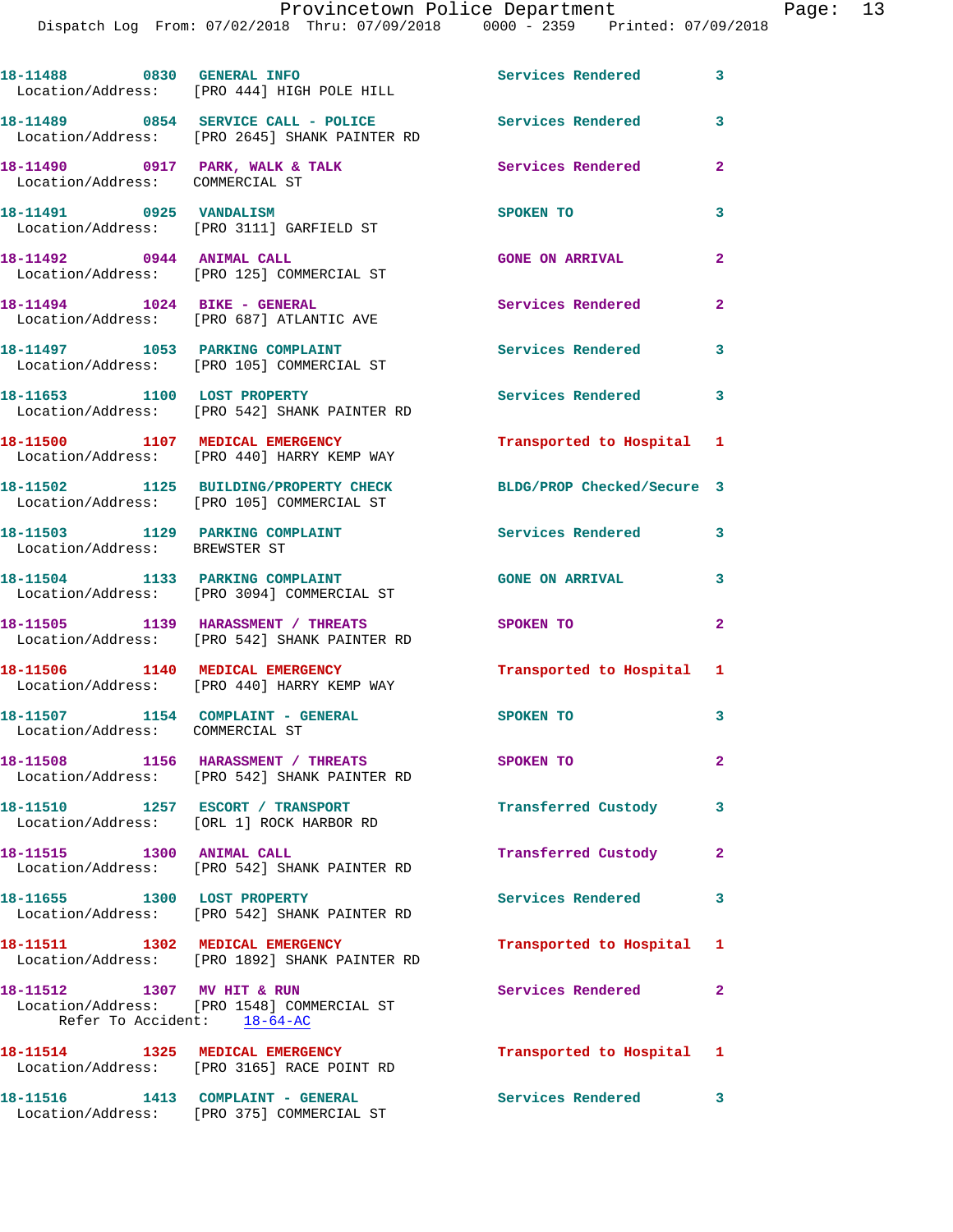|                                                                | Provincetown Police Department Fage: 14<br>Dispatch Log From: 07/02/2018 Thru: 07/09/2018 0000 - 2359 Printed: 07/09/2018 |                            |                |  |
|----------------------------------------------------------------|---------------------------------------------------------------------------------------------------------------------------|----------------------------|----------------|--|
|                                                                | 18-11517 1417 MEDICAL EMERGENCY 1 Transported to Hospital 1<br>Location/Address: [PRO 2704] COMMERCIAL ST                 |                            |                |  |
|                                                                | 18-11518 1435 MEDICAL EMERGENCY Transported to Hospital 1<br>Location/Address: [PRO 518] RACE POINT RD                    |                            |                |  |
|                                                                | 18-11519              1506    COMPLAINT - GENERAL<br>Location/Address:      [PRO 370] COMMERCIAL ST                       | SPOKEN TO                  | 3              |  |
|                                                                | 18-11520 1510 LOST PROPERTY<br>Location/Address: [PRO 542] SHANK PAINTER RD                                               | Services Rendered          | 3              |  |
| 18-11522 1535 LOST PROPERTY<br>Location/Address: COMMERCIAL ST |                                                                                                                           | Services Rendered 3        |                |  |
|                                                                | 18-11524 1557 COMPLAINT - GENERAL<br>Location/Address: [PRO 2470] BREWSTER ST                                             | SPOKEN TO                  | 3              |  |
|                                                                | 18-11525 1633 PARK, WALK & TALK 1999 Services Rendered<br>Location/Address: [PRO 105] COMMERCIAL ST                       |                            | $\overline{a}$ |  |
|                                                                | 18-11526 1701 PARK, WALK & TALK 1999 Services Rendered<br>Location/Address: [PRO 3259] MACMILLAN WHARF                    |                            | $\mathbf{2}$   |  |
|                                                                | 18-11529 1725 COMPLAINT - GENERAL<br>Location/Address: [PRO 542] SHANK PAINTER RD                                         | <b>SPOKEN TO</b>           | 3              |  |
|                                                                | 18-11530 1808 MV COLLISION<br>Location/Address: [PRO 433] RYDER ST EXT                                                    | SPOKEN TO                  | 1              |  |
| 18-11531 1815 MV DISABLED                                      | Location/Address: [PRO 3296] SHANK PAINTER RD                                                                             | Services Rendered          | $\overline{2}$ |  |
| Location/Address: WATSONS CT                                   | 18-11532 1829 MV COMPLAINT                                                                                                | No Action Required         | $\mathbf{2}$   |  |
|                                                                | 18-11533 1839 MEDICAL EMERGENCY<br>Location/Address: [PRO 1467] CONANT ST                                                 | PATIENT REFUSAL            | 1              |  |
|                                                                | 18-11534 1909 FOLLOW UP<br>Location/Address: [PRO 208] COMMERCIAL ST                                                      | Could Not Locate 2         |                |  |
|                                                                | 18-11536 1941 MEDICAL EMERGENCY<br>Location/Address: [PRO 440] HARRY KEMP WAY                                             | Transported to Hospital 1  |                |  |
|                                                                | 18-11538 1947 MEDICAL EMERGENCY<br>Location/Address: [PRO 1892] SHANK PAINTER RD                                          | <b>PATIENT REFUSAL</b>     | $\mathbf{1}$   |  |
|                                                                | Location/Address: [PRO 3222] ALDEN ST                                                                                     | BLDG/PROP Checked/Secure 1 |                |  |
| Location/Address: ROUTE 6 + HOWLAND ST                         | 18-11537 1949 MV OBSERVANCE / ASSIGNMENT No Action Required                                                               |                            | 3              |  |
|                                                                | 18-11541 2036 BUILDING/PROPERTY CHECK BLDG/PROP Checked/Secure 3<br>Location/Address: [PRO 488] MAYFLOWER ST              |                            |                |  |
|                                                                | 18-11542 2044 MV COMPLAINT<br>Location/Address: [PRO 175] COMMERCIAL ST                                                   | Services Rendered          | $\mathbf{2}$   |  |
|                                                                | 18-11543 2126 BUILDING/PROPERTY CHECK BLDG/PROP Checked/Secure 3<br>Location/Address: [PRO 526] RYDER ST EXT              |                            |                |  |
|                                                                | 18-11544 2126 BUILDING/PROPERTY CHECK BLDG/PROP Checked/Secure 3<br>Location/Address: [PRO 4080] RYDER ST EXT             |                            |                |  |
| 18-11545 2127 ASSIST CITIZEN                                   | Location/Address: [PRO 4080] RYDER ST EXT                                                                                 | Services Rendered 3        |                |  |
|                                                                | 18-11546 2128 MEDICAL EMERGENCY                                                                                           | Transported to Hospital 1  |                |  |

Location/Address: [PRO 3260] BRADFORD ST EXT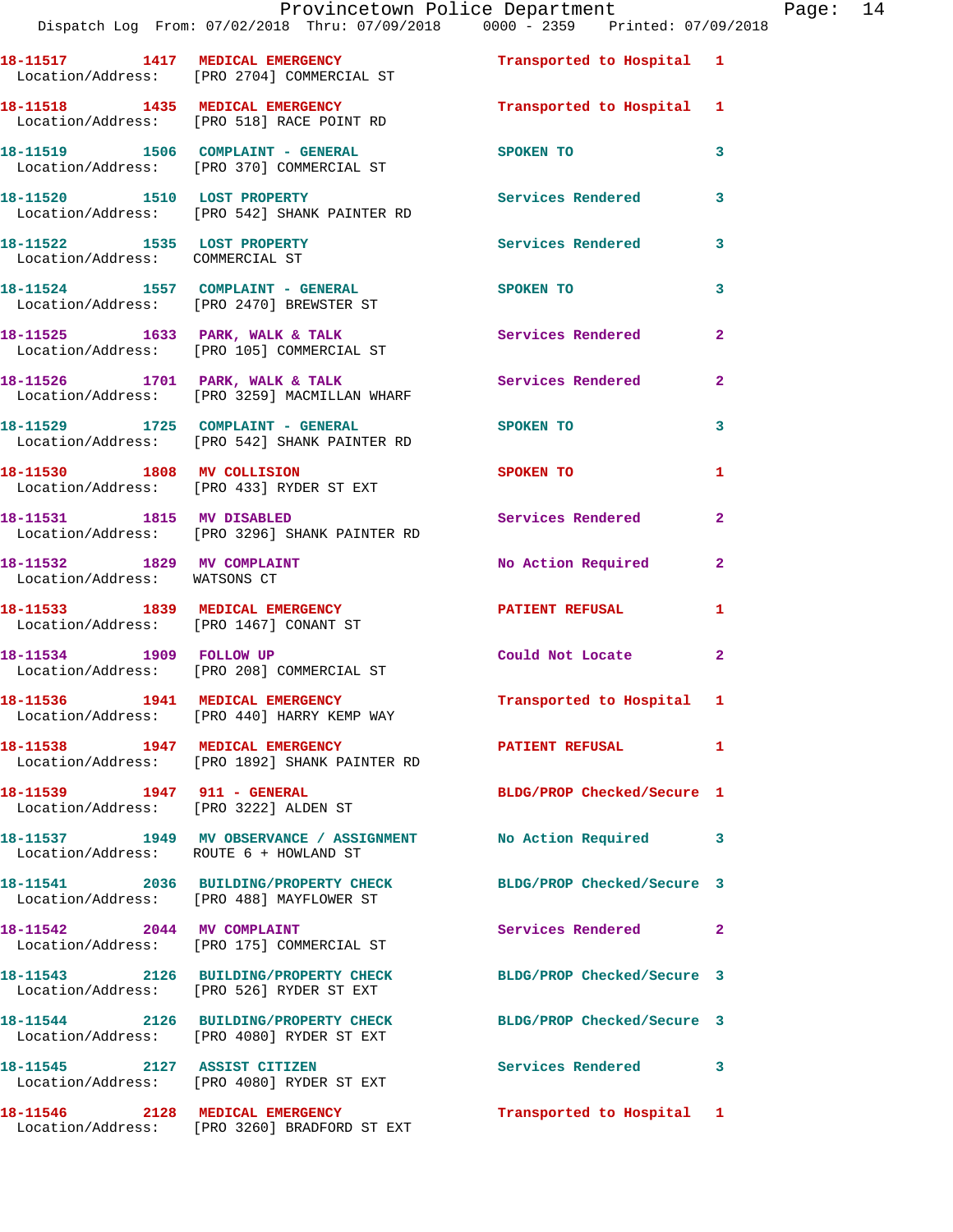|                                                                                               | 18-11547 2129 BUILDING/PROPERTY CHECK<br>Location/Address: [PRO 385] COMMERCIAL ST                            | BLDG/PROP Checked/Secure 3 |                |
|-----------------------------------------------------------------------------------------------|---------------------------------------------------------------------------------------------------------------|----------------------------|----------------|
| 18-11548 2134 FOLLOW UP                                                                       | Location/Address: [PRO 3430] COMMERCIAL ST                                                                    | Could Not Locate           | $\mathbf{2}$   |
|                                                                                               | 18-11549 2134 MEDICAL EMERGENCY<br>Location/Address: [PRO 279] COMMERCIAL ST                                  | PATIENT REFUSAL            | 1              |
|                                                                                               | 18-11550 2228 ALARM - GENERAL<br>Location/Address: [PRO 444] HIGH POLE HILL                                   | False Alarm                | 1              |
| 18-11551 2310 VANDALISM                                                                       | Location/Address: [PRO 3007] HARRY KEMP WAY                                                                   | <b>Services Rendered</b>   | 3              |
| 18-11552 2342 FOLLOW UP                                                                       | Location/Address: [PRO 542] SHANK PAINTER RD                                                                  | FOLLOW UP                  | $\overline{2}$ |
|                                                                                               | 18-11553 2345 BUILDING/PROPERTY CHECK<br>Location/Address: [PRO 1638] COMMERCIAL ST                           | BLDG/PROP Checked/Secure 3 |                |
|                                                                                               | 18-11554 2356 BUILDING/PROPERTY CHECK<br>Location/Address: [PRO 440] HARRY KEMP WAY                           | BLDG/PROP Checked/Secure 3 |                |
| For Date: 07/06/2018 - Friday                                                                 |                                                                                                               |                            |                |
| 18-11555 0007 BAR CHECK                                                                       | Location/Address: [PRO 2737] COMMERCIAL ST                                                                    | Services Rendered          | $\mathbf{2}$   |
| 18-11557 0022 BAR CHECK                                                                       | Location/Address: [PRO 3443] COMMERCIAL ST                                                                    | Services Rendered          | $\mathbf{2}$   |
| 18-11558 0023 BAR CHECK                                                                       | Location/Address: [PRO 3392] COMMERCIAL ST                                                                    | Services Rendered 2        |                |
| Location/Address: [PRO 413] CONWELL ST                                                        | 18-11556 0026 BUILDING/PROPERTY CHECK BLDG/PROP Checked/Secure 3                                              |                            |                |
|                                                                                               | 18-11559 0032 MV OBSERVANCE / ASSIGNMENT Services Rendered 3<br>Location/Address: CONWELL ST + OFF CONWELL ST |                            |                |
| 18-11560 0037 BAR CHECK                                                                       | Location/Address: [PRO 208] COMMERCIAL ST                                                                     | Services Rendered          | $\mathbf{2}$   |
|                                                                                               | 18-11562 0051 DISTURBANCE - FIGHT / ARGUMENT Services Rendered<br>Location/Address: [PRO 105] COMMERCIAL ST   |                            | 1              |
| 18-11567 0111 MV STOP<br>Refer To Citation: 18-632-CN                                         | Location/Address: STANDISH ST + STANDISH AVE                                                                  | <b>VERBAL WARNING</b>      | 3              |
|                                                                                               | Location/Address: BRADFORD ST + RYDER ST                                                                      |                            | 3              |
|                                                                                               | 18-11569 0120 TRAFFIC CONTROL<br>Location/Address: CARVER ST + COMMERCIAL ST                                  | Services Rendered          | 3              |
| 18-11570 0121 TRAFFIC CONTROL                                                                 | Location/Address: GOSNOLD ST + COMMERCIAL ST                                                                  | Services Rendered          | 3              |
|                                                                                               | 18-11568 0122 MV OBSERVANCE / ASSIGNMENT Services Rendered<br>Location/Address: [PRO 530] SHANK PAINTER RD    |                            | 3              |
| 18-11571 0146 MV STOP<br>Location/Address: [PRO 702] BANGS ST<br>Refer To Citation: 18-633-CN |                                                                                                               | <b>VERBAL WARNING</b>      | 3              |
| 18-11572 0147 NOISE COMPLAINT<br>Location/Address: [PRO 431] DYER ST                          |                                                                                                               | <b>Services Rendered</b>   | 3              |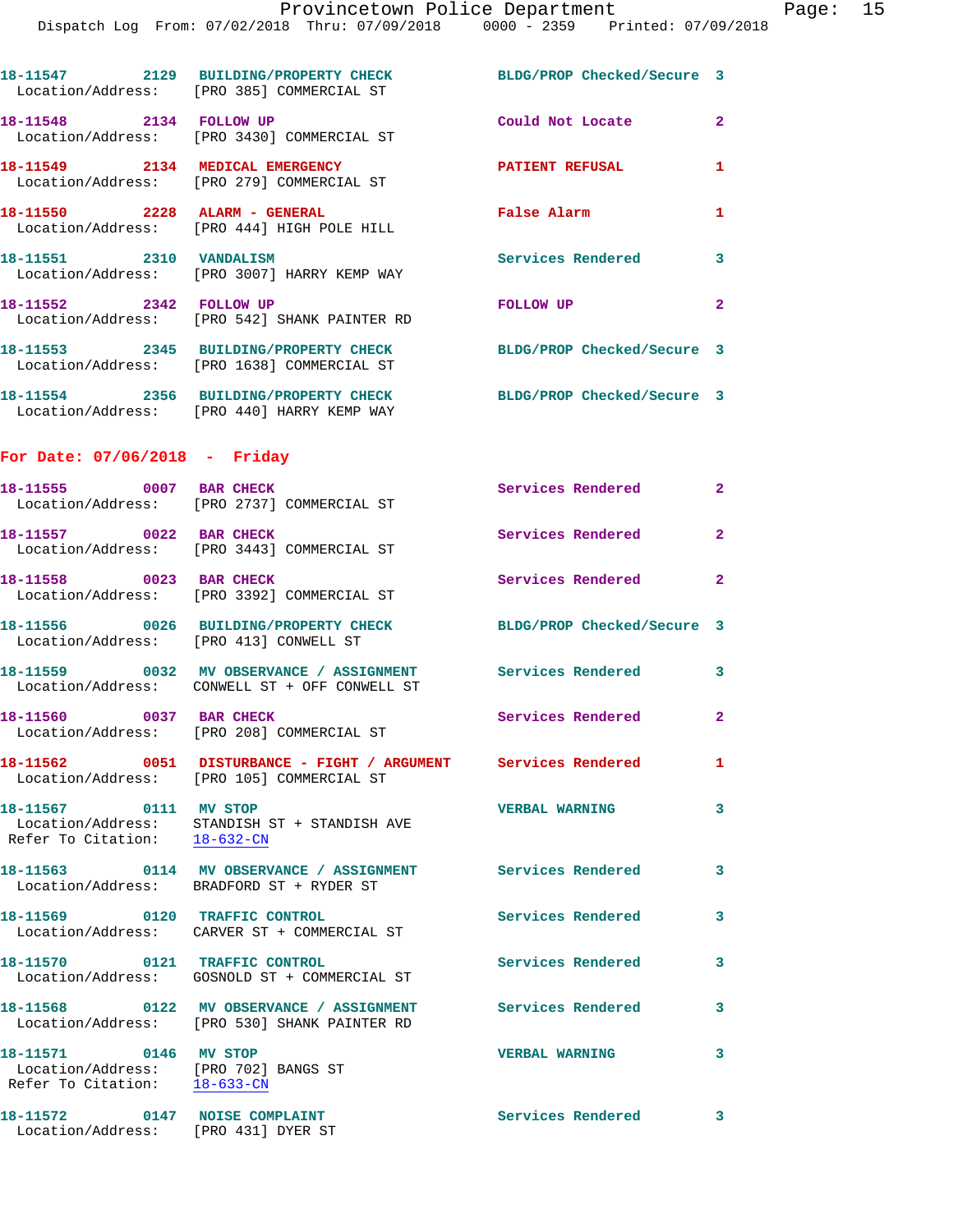|                                                                          | 18-11574 0216 MV OBSERVANCE / ASSIGNMENT<br>Location/Address: BRADFORD ST + HOWLAND ST | Services Rendered                 | $\sim$ 3                |
|--------------------------------------------------------------------------|----------------------------------------------------------------------------------------|-----------------------------------|-------------------------|
| 18-11575 0220 MV STOP                                                    | Location/Address: [PRO 2135] COMMERCIAL ST<br>Refer To Citation: $18-634$ -CN          | <b>VERBAL WARNING</b>             | $\overline{\mathbf{3}}$ |
|                                                                          | 18-11576 0223 BY-LAW VIOLATION<br>Location/Address: [PRO 175] COMMERCIAL ST            | Citation / Warning Issue 2        |                         |
| 18-11578 0246 MV STOP                                                    | Location/Address: COOK ST + COMMERCIAL ST                                              | <b>VERBAL WARNING</b><br>$\sim$ 3 |                         |
|                                                                          | 18-11580 0335 BUILDING/PROPERTY CHECK<br>Location/Address: [PRO 1778] SHANK PAINTER RD | BLDG/PROP Checked/Secure 3        |                         |
|                                                                          | 18-11581 0337 BUILDING/PROPERTY CHECK<br>Location/Address: [PRO 545] SHANK PAINTER RD  | BLDG/PROP Checked/Secure 3        |                         |
| Location/Address: [PRO 569] WINSLOW ST                                   | 18-11582 0424 BUILDING/PROPERTY CHECK                                                  | BLDG/PROP Checked/Secure 3        |                         |
|                                                                          | 18-11583 0441 BUILDING/PROPERTY CHECK<br>Location/Address: [PRO 488] MAYFLOWER ST      | BLDG/PROP Checked/Secure 3        |                         |
|                                                                          | 18-11584 0442 MEDICAL EMERGENCY<br>Location/Address: [PRO 1892] SHANK PAINTER RD       | Services Rendered                 | 1                       |
| 18-11587 0532 ASSIST CITIZEN<br>Location/Address: [PRO 1587] PEARL ST    |                                                                                        | Services Rendered                 | 3                       |
| 18-11588 0538 MEDICAL EMERGENCY<br>Location/Address: [PRO 1587] PEARL ST |                                                                                        | <b>PATIENT REFUSAL</b>            | 1                       |
| Location/Address: ROUTE 6 + SNAIL RD                                     | 18-11586 0541 MV OBSERVANCE / ASSIGNMENT Services Rendered                             |                                   | $\mathbf{3}$            |
|                                                                          | 18-11589 0615 TRAFFIC CONTROL<br>Location/Address: [PRO 830] COMMERCIAL ST             | <b>Services Rendered</b>          | 3                       |
| 18-11591 0702 BY-LAW VIOLATION                                           | Location/Address: [PRO 2577] BRADFORD ST                                               | <b>Services Rendered</b>          | $\mathbf{2}$            |
| 18-11592 0702 MV BOLO                                                    | Location/Address: [PRO 542] SHANK PAINTER RD                                           | Services Rendered                 | -2                      |
|                                                                          | 18-11593 0720 SERVICE CALL - POLICE<br>Location/Address: [PRO 542] SHANK PAINTER RD    | <b>Services Rendered</b>          | 3                       |
|                                                                          | 18-11594 0753 BUILDING/PROPERTY CHECK<br>Location/Address: [PRO 2977] COMMERCIAL ST    | Services Rendered                 | 3                       |
| 18-11595 0808 LOST CA LICENSE                                            | Location/Address: [PRO 542] SHANK PAINTER RD                                           | Services Rendered                 | 3                       |
| 18-11596 0811 FOLLOW UP                                                  | Location/Address: [PRO 2132] COMMERCIAL ST                                             | <b>FOLLOW UP</b>                  | $\mathbf{2}$            |
| 18-11597 0830 BIKE - GENERAL<br>Location/Address: SOPER ST               |                                                                                        | Services Rendered                 | $\mathbf{2}$            |
|                                                                          | 18-11599 0833 MV COMPLAINT<br>Location/Address: [PRO 1845] BROWNE ST                   | Services Rendered                 | $\mathbf{2}$            |
|                                                                          | 18-11598 0837 BUILDING/PROPERTY CHECK<br>Location/Address: [PRO 2483] COMMERCIAL ST    | BLDG/PROP Checked/Secure 3        |                         |
| 18-11600 0850 MV COMPLAINT                                               | Location/Address: [PRO 2489] BRADFORD ST                                               | Unfounded                         | $\mathbf{2}$            |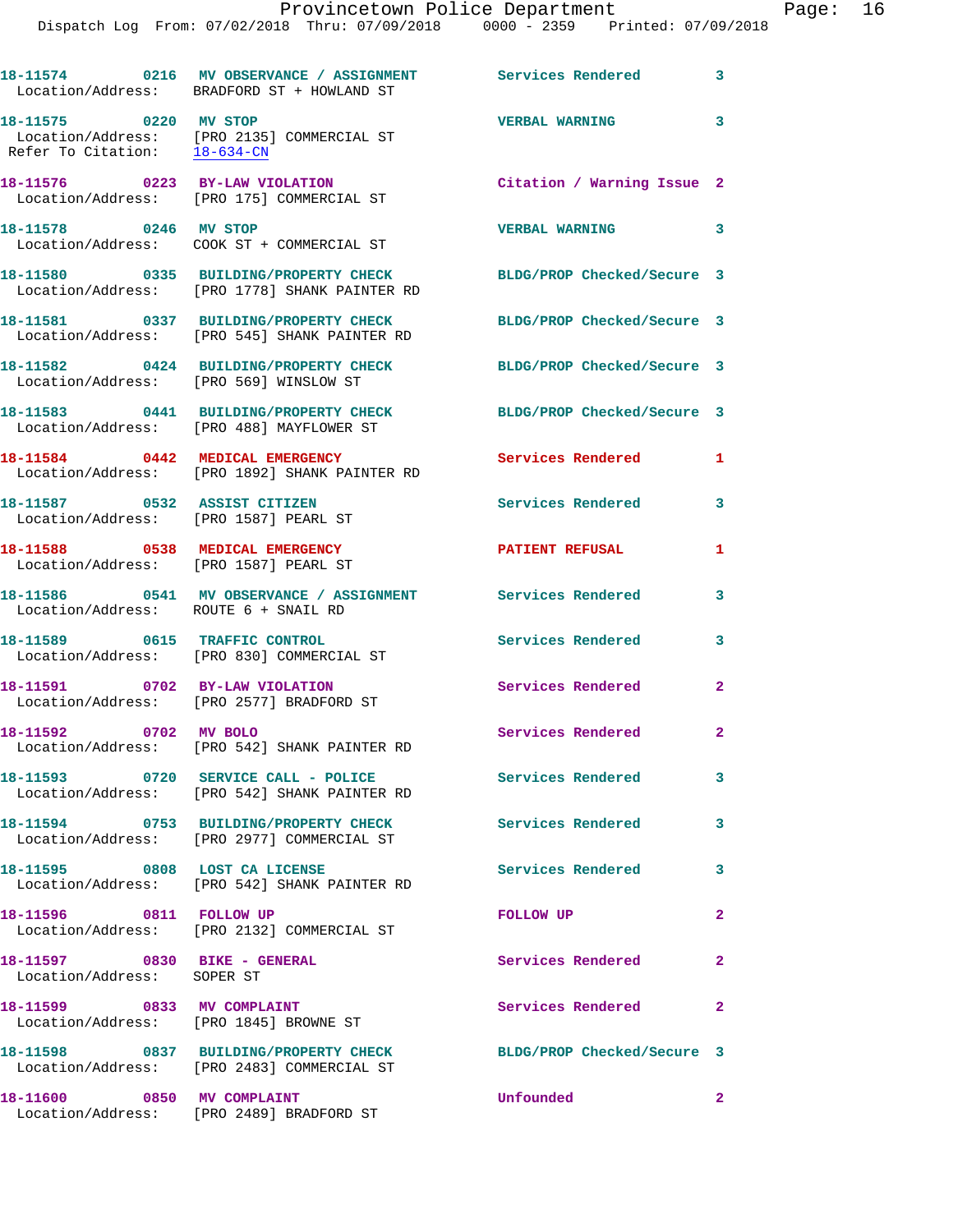## Provincetown Police Department Page: 17

Dispatch Log From: 07/02/2018 Thru: 07/09/2018 0000 - 2359 Printed: 07/09/2018

|                                                                                              | 18-11602 0904 ALARM - FIRE<br>Location/Address: [PRO 3430] COMMERCIAL ST                                   | <b>False Alarm</b>         | 1                       |   |
|----------------------------------------------------------------------------------------------|------------------------------------------------------------------------------------------------------------|----------------------------|-------------------------|---|
|                                                                                              | 18-11601 0905 MV OBSERVANCE / ASSIGNMENT Services Rendered<br>Location/Address: STANDISH ST + BRADFORD ST  |                            | $\overline{\mathbf{3}}$ |   |
|                                                                                              | 18-11603 0925 PARK, WALK & TALK<br>Location/Address: [PRO 105] COMMERCIAL ST                               | Services Rendered          | $\mathbf{2}$            |   |
| Location/Address: ROUTE 6 + SNAIL RD                                                         | 18-11605 0933 MV OBSERVANCE / ASSIGNMENT Services Rendered                                                 |                            | 3                       |   |
|                                                                                              | 18-11606 0957 MV OBSERVANCE / ASSIGNMENT Services Rendered<br>Location/Address: [PRO 4058] BRADFORD ST EXT |                            | 3                       |   |
| Location/Address: [PRO 4048] ROUTE 6                                                         | 18-11607 0958 MV OBSERVANCE / ASSIGNMENT Services Rendered                                                 |                            | 3                       |   |
| Location/Address: [PRO 3287] ROUTE 6                                                         | 18-11608 1003 BUILDING/PROPERTY CHECK BLDG/PROP Checked/Secure 3                                           |                            |                         |   |
|                                                                                              | 18-11609    1006 PET PANTRY<br>Location/Address: [PRO 3296] SHANK PAINTER RD                               | <b>Services Rendered</b>   | 3                       |   |
| 18-11610 1008 MV STOP<br>Location/Address: [PRO 521] ROUTE 6<br>Refer To Citation: 18-635-CN |                                                                                                            | <b>VERBAL WARNING</b>      | 3                       |   |
|                                                                                              | 18-11611 1017 MEDICAL EMERGENCY<br>Location/Address: [PRO 274] COMMERCIAL ST                               | <b>Services Rendered</b>   | 1                       |   |
|                                                                                              | 18-11612 1048 PARK, WALK & TALK<br>Location/Address: [PRO 537] SHANK PAINTER RD                            | Services Rendered          | $\mathbf{2}$            |   |
|                                                                                              | 18-11614    1104    LOST WALLET<br>Location/Address: [PRO 542] SHANK PAINTER RD                            | Services Rendered          | 3                       |   |
| 18-11616    1112    911 - GENERAL                                                            | Location/Address: [PRO 3296] SHANK PAINTER RD                                                              | Unfounded                  | 1                       |   |
|                                                                                              | 18-11618 1112 MV COMPLAINT<br>Location/Address: GOSNOLD ST + COMMERCIAL ST                                 | <b>Services Rendered</b>   | $\overline{a}$          |   |
|                                                                                              | 18-11617 1115 MEDICAL EMERGENCY<br>Location/Address: [PRO 1557] COMMERCIAL ST                              | Transported to Hospital 1  |                         |   |
|                                                                                              | 18-11619 1128 LOST WALLET<br>Location/Address: [PRO 542] SHANK PAINTER RD                                  | Services Rendered          | 3                       |   |
|                                                                                              | 18-11621 1144 BUILDING/PROPERTY CHECK<br>Location/Address: [PRO 2977] COMMERCIAL ST                        | Services Rendered          | 3                       |   |
|                                                                                              | 18-11623 1152 BUILDING/PROPERTY CHECK<br>Location/Address: [PRO 3317] CEMETERY RD                          | BLDG/PROP Checked/Secure 3 |                         | 1 |
| 18-11626 1202 NOISE COMPLAINT                                                                | Location/Address: [PRO 3335] COMMERCIAL ST                                                                 | Services Rendered          | 3                       |   |
|                                                                                              | 18-11625 1207 MV OBSERVANCE / ASSIGNMENT Services Rendered<br>Location/Address: [PRO 444] HIGH POLE HILL   |                            | 3                       |   |
| 18-11628 1213 HAZARDS                                                                        | Location/Address: [PRO 3736] COMMERCIAL ST                                                                 | <b>PATIENT REFUSAL</b>     | 2                       |   |
| 18-11629 1220 ANIMAL CALL                                                                    | Location/Address: [PRO 757] BRADFORD ST                                                                    | Services Rendered          | $\overline{2}$          |   |
|                                                                                              | 18-11631 1236 BUILDING/PROPERTY CHECK<br>Location/Address: [PRO 105] COMMERCIAL ST                         | BLDG/PROP Checked/Secure 3 |                         |   |
| 18-11633 1247 MV STOP                                                                        |                                                                                                            | <b>VERBAL WARNING</b>      | 3                       |   |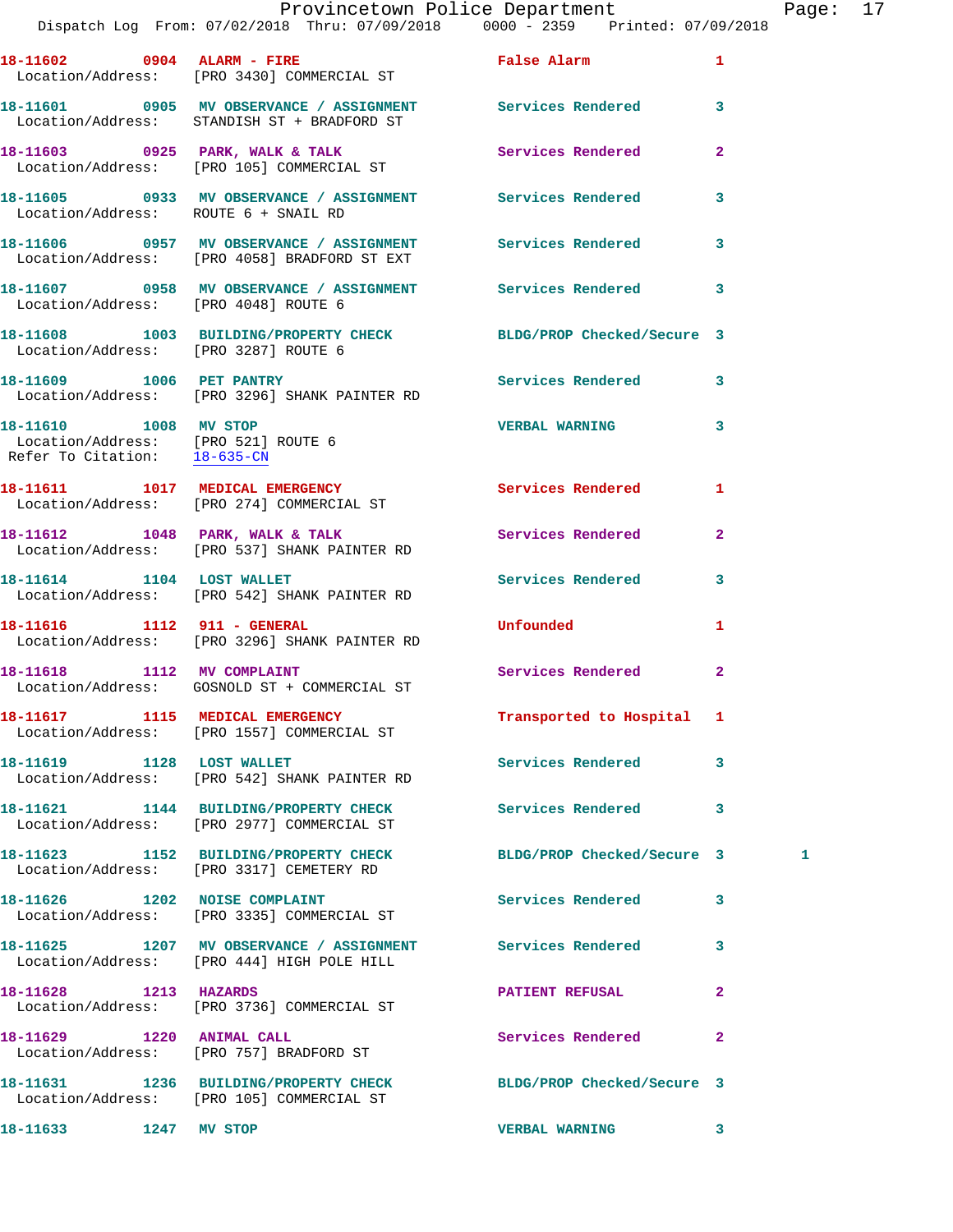|                                      | Dispatch Log From: 07/02/2018 Thru: 07/09/2018 0000 - 2359 Printed: 07/09/2018                                                          | Provincetown Police Department |                         | Page: 18 |  |
|--------------------------------------|-----------------------------------------------------------------------------------------------------------------------------------------|--------------------------------|-------------------------|----------|--|
| Refer To Citation: 18-637-CN         | Location/Address: [PRO 2577] BRADFORD ST                                                                                                |                                |                         |          |  |
|                                      | 18-11635 1300 PARK, WALK & TALK<br>Location/Address: [PRO 177] COMMERCIAL ST                                                            | Services Rendered 2            |                         |          |  |
|                                      | 18-11636 1301 MV COMPLAINT<br>Location/Address: [PRO 3248] COMMERCIAL ST                                                                | Services Rendered              | $\overline{2}$          |          |  |
|                                      | 18-11637 1308 STORM WARNING<br>Location/Address: [PRO 542] SHANK PAINTER RD                                                             | Services Rendered 3            |                         |          |  |
| Refer To Accident: 18-65-AC          | 18-11639 1341 MV COLLISION<br>Location/Address: [PRO 94] BRADFORD ST                                                                    | Services Rendered 1            |                         |          |  |
|                                      | 18-11638 1350 BUILDING/PROPERTY CHECK Services Rendered 3<br>Location/Address: [PRO 2206] PILGRIMS LANDING                              |                                |                         |          |  |
|                                      | 18-11642 1354 PARK, WALK & TALK<br>Location/Address: GOSNOLD ST + COMMERCIAL ST                                                         | No Action Required             | $\mathbf{2}$            |          |  |
|                                      | 18-11643 1358 PARK, WALK & TALK<br>Location/Address: [PRO 105] COMMERCIAL ST                                                            | No Action Required 2           |                         |          |  |
|                                      | 18-11649   1519   FOLLOW UP<br>Location/Address: [PRO 542] SHANK PAINTER RD<br>Refer To Arrest: 18-101-AR<br>Refer To Arrest: 18-102-AR | Investigated                   | $\overline{2}$          |          |  |
|                                      | 18-11650 1525 ANIMAL CALL<br>Location/Address: [PRO 526] RYDER ST EXT                                                                   | Services Rendered              | $\mathbf{2}$            |          |  |
|                                      | 18-11651 1540 PARK, WALK & TALK<br>Location/Address: [PRO 105] COMMERCIAL ST                                                            | Services Rendered              | $\overline{2}$          |          |  |
|                                      | 18-11652 1617 PARKING COMPLAINT<br>Location/Address: [PRO 1555] COMMERCIAL ST                                                           | Services Rendered              | $\overline{\mathbf{3}}$ |          |  |
|                                      | 18-11654 1626 MEDICAL EMERGENCY<br>Location/Address: [PRO 1892] SHANK PAINTER RD                                                        | Services Rendered              | 1                       |          |  |
| 18-11657 1644 FOLLOW UP              | Location/Address: [PRO 542] SHANK PAINTER RD                                                                                            | Services Rendered 2            |                         | 1        |  |
| Location/Address: [PRO 3440] ROUTE 6 | 18-11656 1648 MV OBSERVANCE / ASSIGNMENT Services Rendered 3                                                                            |                                |                         |          |  |
|                                      | 18-11658 1720 FOLLOW UP<br>Location/Address: [PRO 3430] COMMERCIAL ST                                                                   | SPOKEN TO                      | $\mathbf{2}$            |          |  |
|                                      | 18-11660 1731 MEDICAL EMERGENCY<br>Location/Address: [PRO 1543] COMMERCIAL ST                                                           | Transported to Hospital 1      |                         |          |  |
|                                      | 18-11661 1859 PARKING COMPLAINT<br>Location/Address: [PRO 2539] RYDER ST EXT                                                            | <b>Services Rendered</b>       | $\mathbf{3}$            |          |  |
| 18-11662 1908 ANIMAL CALL            | Location/Address: [PRO 2265] COMMERCIAL ST                                                                                              | Services Rendered 2            |                         |          |  |
|                                      | 18-11663    1908    BIKE - GENERAL<br>Location/Address: [PRO 542] SHANK PAINTER RD                                                      | <b>VERBAL WARNING</b>          | $\mathbf{2}$            |          |  |
| 18-11664 1928 BAR CHECK              | Location/Address: [PRO 3837] COMMERCIAL ST                                                                                              | Services Rendered 2            |                         |          |  |
|                                      | 18-11666            1958   COMPLAINT - GENERAL<br>  Location/Address:    [PRO 542] SHANK PAINTER RD                                     | SPOKEN TO                      | 3                       |          |  |
|                                      | 18-11668 2051 BUILDING/PROPERTY CHECK BLDG/PROP Checked/Secure 3<br>Location/Address: [PRO 526] RYDER ST EXT                            |                                |                         |          |  |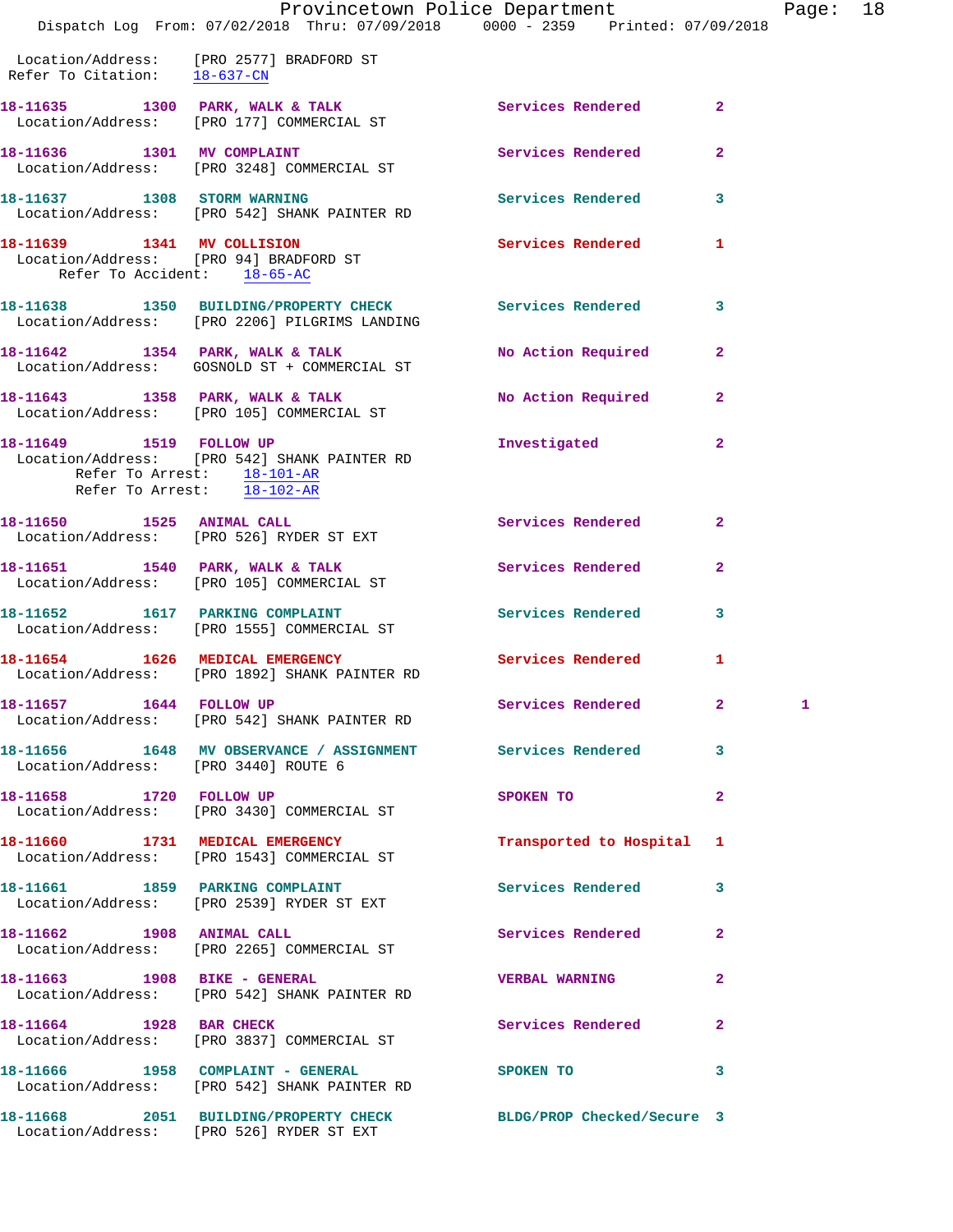|                                                                                                                   | 18-11669 2052 BUILDING/PROPERTY CHECK BLDG/PROP Checked/Secure 3<br>Location/Address: [PRO 4080] RYDER ST EXT  |                            |                         |
|-------------------------------------------------------------------------------------------------------------------|----------------------------------------------------------------------------------------------------------------|----------------------------|-------------------------|
| 18-11670 2055 ASSIST CITIZEN                                                                                      | Location/Address: [PRO 1615] BANGS ST                                                                          | Services Rendered 3        |                         |
| 18-11672 2105 BIKE - GENERAL                                                                                      | Location/Address: JOHNSON ST + COMMERCIAL ST                                                                   | <b>VERBAL WARNING</b>      | $\mathbf{2}$            |
|                                                                                                                   | 18-11671 2114 BUILDING/PROPERTY CHECK<br>Location/Address: [PRO 3259] MACMILLAN WHARF                          | Services Rendered 3        |                         |
|                                                                                                                   | 18-11674 2143 BUILDING/PROPERTY CHECK<br>Location/Address: [PRO 155] COMMERCIAL ST                             | BLDG/PROP Checked/Secure 3 |                         |
|                                                                                                                   | 18-11673 2146 PARK, WALK & TALK<br>Location/Address: [PRO 105] COMMERCIAL ST                                   | Services Rendered          | $\mathbf{2}$            |
|                                                                                                                   | 18-11675 2215 MEDICAL EMERGENCY<br>Location/Address: [PRO 542] SHANK PAINTER RD                                | Services Rendered          | $\mathbf{1}$            |
|                                                                                                                   | 18-11676  2238 ALARM - GENERAL<br>Location/Address: [PRO 444] HIGH POLE HILL                                   | <b>Services Rendered</b>   | $\mathbf{1}$            |
| 18-11677 2306 MV STOP<br>Refer To Citation: R8381353<br>Refer To Arrest: 18-107-AR                                | Location/Address: [PRO 223] COMMERCIAL ST + RYDER ST                                                           | Arrest(s) Made             | 3                       |
|                                                                                                                   | 18-11678 2328 MV OBSERVANCE / ASSIGNMENT Services Rendered 3<br>Location/Address: BRADFORD ST + HIGH POLE HILL |                            |                         |
| For Date: $07/07/2018$ - Saturday                                                                                 |                                                                                                                |                            |                         |
|                                                                                                                   | 18-11680 0020 FOLLOW UP<br>Location/Address: [PRO 542] SHANK PAINTER RD                                        | Services Rendered 2        |                         |
| 18-11681 0036 PARK, WALK & TALK                                                                                   | Location/Address: [PRO 3870] COMMERCIAL ST                                                                     | Services Rendered          | $\overline{2}$          |
| 18-11682 0049 BAR CHECK                                                                                           | Location/Address: [PRO 3443] COMMERCIAL ST                                                                     | BLDG/PROP Checked/Secure 2 |                         |
| Location/Address: COMMERCIAL ST                                                                                   | 18-11683 0050 PARK, WALK & TALK                                                                                | Services Rendered 2        |                         |
|                                                                                                                   | 18-11684 0107 TRAFFIC CONTROL<br>Location/Address: CARVER ST + COMMERCIAL ST                                   | Services Rendered          | 3                       |
| 18-11686 0108 TRAFFIC CONTROL                                                                                     | Location/Address: RYDER ST + COMMERCIAL ST                                                                     | Services Rendered          | 3                       |
|                                                                                                                   | Location/Address: BRADFORD ST + RYDER ST                                                                       |                            | 3                       |
| 18-11688 0112 MV STOP<br>Location/Address: RYDER ST<br>Refer To Citation: R8381354<br>Refer To Citation: R8381355 | Refer To Arrest: 18-109-AR                                                                                     | Arrest(s) Made             | 3                       |
| 18-11689 0112 MV STOP                                                                                             | Location/Address: [PRO 3568] CONWELL ST<br>Refer To Citation: 18-638-CN                                        | <b>VERBAL WARNING</b>      | 3                       |
|                                                                                                                   | 18-11685 0114 MV OBSERVANCE / ASSIGNMENT Services Rendered<br>Location/Address: BRADFORD ST + HOWLAND ST       |                            | $\overline{\mathbf{3}}$ |
| 18-11690 0127 MISSING PERSON                                                                                      |                                                                                                                | Services Rendered          | $\mathbf{1}$            |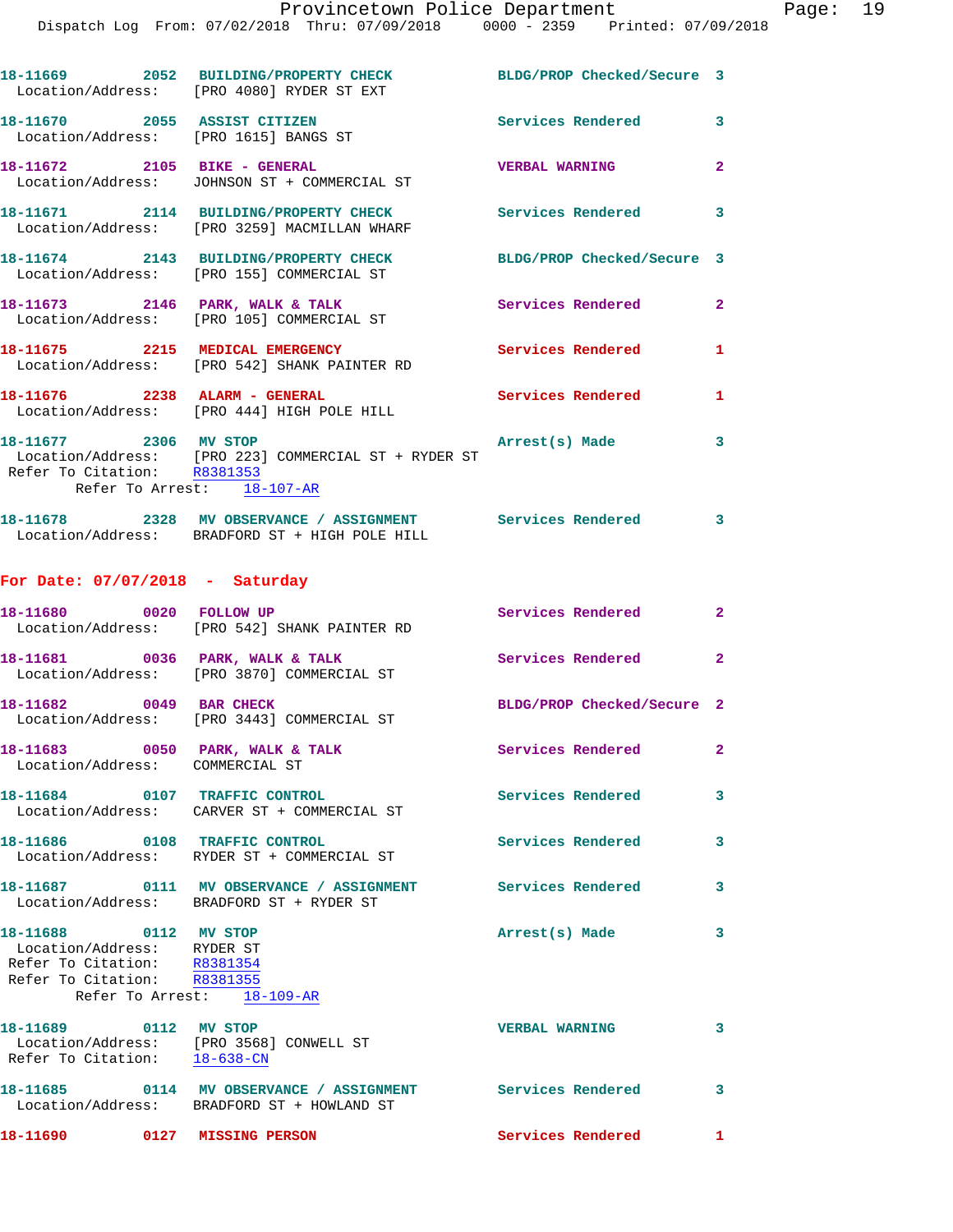|                                                                                               | Dispatch Log From: 07/02/2018 Thru: 07/09/2018 0000 - 2359 Printed: 07/09/2018                                   | Provincetown Police Department |                | Page: 20 |  |
|-----------------------------------------------------------------------------------------------|------------------------------------------------------------------------------------------------------------------|--------------------------------|----------------|----------|--|
|                                                                                               | Location/Address: [PRO 1997] COMMERCIAL ST                                                                       |                                |                |          |  |
|                                                                                               |                                                                                                                  |                                |                |          |  |
|                                                                                               | 18-11694 0315 BUILDING/PROPERTY CHECK BLDG/PROP Checked/Secure 3<br>Location/Address: [PRO 444] HIGH POLE HILL   |                                |                |          |  |
|                                                                                               | 18-11695 0400 BUILDING/PROPERTY CHECK BLDG/PROP Checked/Secure 3<br>Location/Address: [PRO 3259] MACMILLAN WHARF |                                |                |          |  |
| Location/Address: [PRO 58] BRADFORD ST                                                        | 18-11696 0452 MV OBSERVANCE / ASSIGNMENT Services Rendered 3                                                     |                                |                |          |  |
|                                                                                               | 18-11697 0532 BUILDING/PROPERTY CHECK BLDG/PROP Checked/Secure 3<br>Location/Address: [PRO 3489] COMMERCIAL ST   |                                |                |          |  |
|                                                                                               | 18-11698 0544 PARK, WALK & TALK<br>Location/Address: [PRO 2222] COMMERCIAL ST                                    | Services Rendered 2            |                |          |  |
| Location/Address: [PRO 3222] ALDEN ST                                                         | 18-11699 0618 911 - GENERAL                                                                                      | No Action Required 3           |                |          |  |
|                                                                                               | 18-11700 0713 PET PANTRY<br>Location/Address: [PRO 3296] SHANK PAINTER RD                                        | Services Rendered 3            |                |          |  |
|                                                                                               | 18-11701 0742 BUILDING/PROPERTY CHECK<br>Location/Address: [PRO 2483] COMMERCIAL ST                              | BLDG/PROP Checked/Secure 3     |                |          |  |
|                                                                                               | 18-11702 0746 MV COMPLAINT<br>Location/Address: [PRO 3456] RYDER ST EXT                                          | Could Not Locate 2             |                | 1        |  |
|                                                                                               | 18-11704 0759 DOG IN MV<br>Location/Address: [PRO 537] SHANK PAINTER RD                                          | <b>VERBAL WARNING</b>          | $\mathbf{2}$   |          |  |
|                                                                                               | 18-11703 0800 BUILDING/PROPERTY CHECK BLDG/PROP Checked/Secure 3<br>Location/Address: [PRO 2977] COMMERCIAL ST   |                                |                |          |  |
| Location/Address: [PRO 2513] ROUTE 6                                                          | 18-11705 0813 MV DISABLED                                                                                        | Services Rendered 2            |                |          |  |
|                                                                                               | 18-11706 0822 LOST CHEVY KEY<br>Location/Address: [PRO 542] SHANK PAINTER RD                                     | Services Rendered 3            |                |          |  |
| 18-11707 0835 MV STOP<br>Location/Address: [PRO 2521] ROUTE 6<br>Refer To Citation: 18-639-CN |                                                                                                                  | VERBAL WARNING 3               |                |          |  |
|                                                                                               | 18-11708 0836 PARK, WALK & TALK 6 Services Rendered 2<br>Location/Address: [PRO 526] RYDER ST EXT                |                                |                |          |  |
| Location/Address: [PRO 521] ROUTE 6                                                           | 18-11709 0844 BUILDING/PROPERTY CHECK Services Rendered                                                          |                                | $\mathbf{3}$   |          |  |
|                                                                                               | 18-11710 0855 PARK, WALK & TALK 3 Services Rendered 2<br>Location/Address: [PRO 2499] RACE POINT RD              |                                |                |          |  |
|                                                                                               | 18-11711 0857 FOLLOW UP<br>Location/Address: [PRO 1874] FRANKLIN ST                                              | Services Rendered              | $\mathbf{2}$   |          |  |
|                                                                                               | 18-11712 0911 LARCENY / FORGERY / FRAUD Services Rendered<br>Location/Address: [PRO 106] COMMERCIAL ST           |                                | $\mathbf{2}$   |          |  |
|                                                                                               | 18-11714 0934 ANIMAL CALL<br>Location/Address: [PRO 290] COMMERCIAL ST                                           | Services Rendered              | $\overline{a}$ |          |  |
|                                                                                               | 18-11715 0941 FUNERAL ESCORT<br>Location/Address: HOWLAND ST + HARRY KEMP WAY                                    | <b>Services Rendered</b>       | $\mathbf{3}$   |          |  |
|                                                                                               | 18-11716 1007 PARK, WALK & TALK<br>Location/Address: [PRO 105] COMMERCIAL ST                                     | Services Rendered 2            |                |          |  |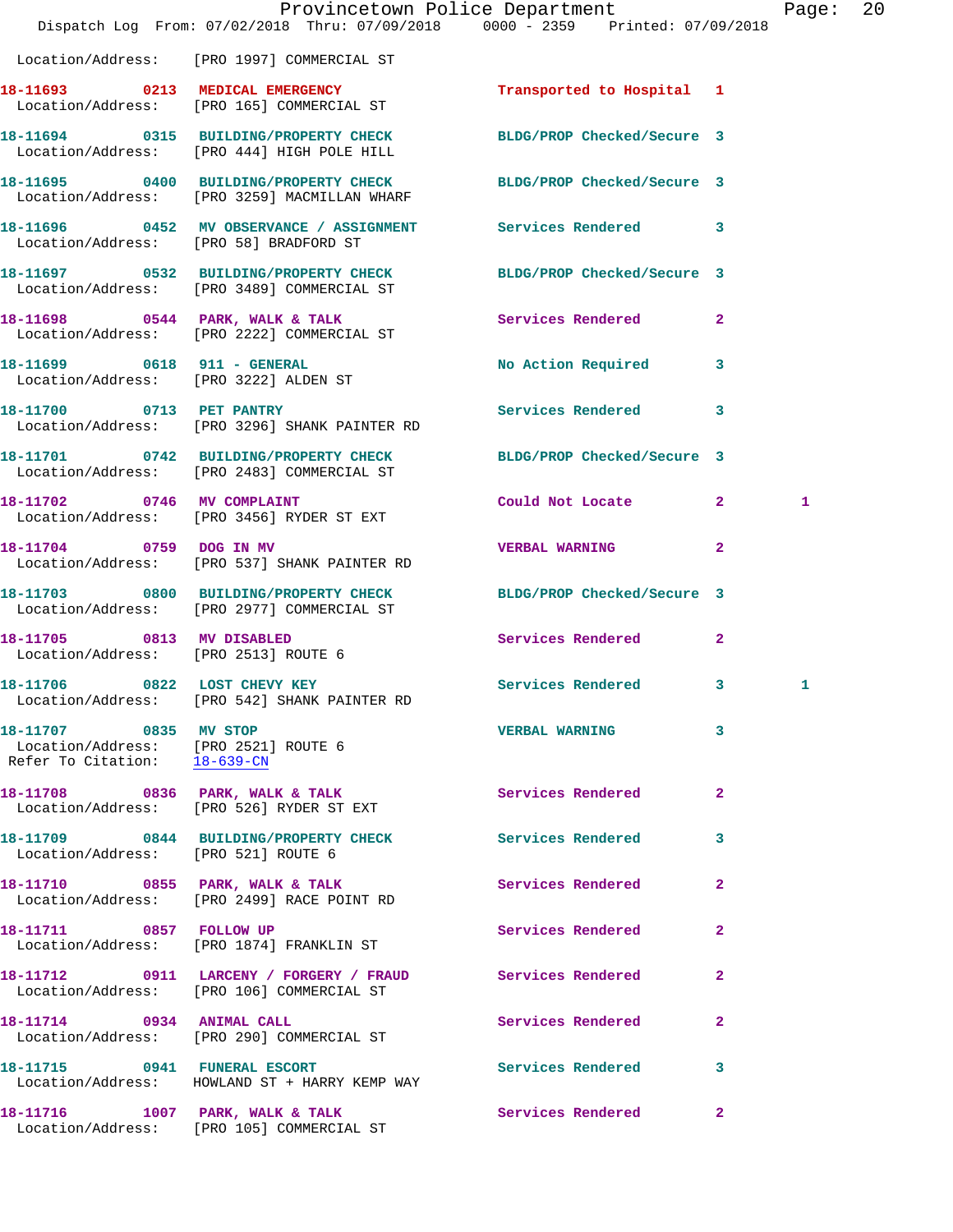|                                                                                              | 18-11717 1009 PARK, WALK & TALK 1999 Services Rendered<br>Location/Address: [PRO 3908] COMMERCIAL ST                                     |                            | $\mathbf{2}$      |
|----------------------------------------------------------------------------------------------|------------------------------------------------------------------------------------------------------------------------------------------|----------------------------|-------------------|
|                                                                                              | 18-11720 1050 ESCORT / TRANSPORT<br>Location/Address: [PRO 537] SHANK PAINTER RD                                                         | <b>Services Rendered</b>   | 3                 |
|                                                                                              | 18-11721 1108 ANIMAL CALL<br>Location/Address: [TRU] GREAT HOLLOW RD                                                                     | Services Rendered          | $\mathbf{2}$<br>1 |
| 18-11722 1117 HAZARDS                                                                        | Location/Address: [PRO 3022] COMMERCIAL ST                                                                                               | Referred to Other Agency 2 |                   |
|                                                                                              | 18-11723 1131 BUILDING/PROPERTY CHECK<br>Location/Address: [PRO 3259] MACMILLAN WHARF                                                    | BLDG/PROP Checked/Secure 3 |                   |
| Location/Address: [PRO 3440] ROUTE 6                                                         | 18-11725 1201 MV OBSERVANCE / ASSIGNMENT Services Rendered 3                                                                             |                            |                   |
| 18-11726 1217 MV STOP<br>Location/Address: ROUTE 6<br>Refer To Citation: R8381371            |                                                                                                                                          | Citation / Warning Issue 3 |                   |
| 18-11728 1221 FOLLOW UP                                                                      | Location/Address: [PRO 1874] FRANKLIN ST                                                                                                 | Services Rendered          | $\overline{2}$    |
| 18-11730 1238 MV STOP<br>Location/Address: [PRO 2521] ROUTE 6<br>Refer To Citation: R8381372 |                                                                                                                                          | Citation / Warning Issue 3 |                   |
|                                                                                              | 18-11731 1259 PARK, WALK & TALK<br>Location: [PRO 3431] LOPES SQUARE                                                                     | Services Rendered          | $\overline{a}$    |
|                                                                                              | 18-11733    1323    911 - GENERAL<br>Location/Address: [PRO 833] COMMERCIAL ST                                                           | Services Rendered          | 1                 |
|                                                                                              | 18-11734    1324    FIRE - OTHER<br>Location/Address: [PRO 833] COMMERCIAL ST                                                            | Removed Hazard             | 1                 |
|                                                                                              | 18-11735 1328 MV DISABLED<br>Location/Address: [PRO 2490] PROVINCELANDS RD                                                               | Referred to Other Agency 2 |                   |
|                                                                                              | 18-11737 1539 PARKING COMPLAINT<br>Location/Address: [PRO 1712] FRANKLIN ST                                                              | <b>GONE ON ARRIVAL</b>     | 3                 |
|                                                                                              | 18-11738 1540 MEDICAL EMERGENCY<br>Location/Address: [PRO 440] HARRY KEMP WAY                                                            | Transported to Hospital 1  |                   |
|                                                                                              | 18-11736 1547 BUILDING/PROPERTY CHECK<br>Location/Address: [PRO 3259] MACMILLAN WHARF                                                    | Services Rendered          | 3                 |
|                                                                                              | 18-11740 1606 BUILDING/PROPERTY CHECK<br>Location/Address: [PRO 2483] COMMERCIAL ST                                                      | Services Rendered          | 3                 |
| 18-11742 1606 MV STOP                                                                        | Location/Address: [PRO 518] RACE POINT RD<br>Refer To Citation: R8381588                                                                 | Citation / Warning Issue 3 |                   |
|                                                                                              | 18-11741              1611    MV OBSERVANCE  / ASSIGNMENT              Services Rendered<br>Location/Address: NELSON AVE + RACE POINT RD |                            | 3                 |
| Location/Address: [PRO 2521] ROUTE 6                                                         | 18-11743 1625 MV OBSERVANCE / ASSIGNMENT Services Rendered                                                                               |                            | 3                 |
| 18-11745 1655 LOST PROPERTY                                                                  | Location/Address: [PRO 3176] COMMERCIAL ST                                                                                               | Services Rendered          | 3                 |
|                                                                                              | 18-11746 1711 BUILDING/PROPERTY CHECK<br>Location/Address: [PRO 1646] WINSLOW ST                                                         | Services Rendered          | 3                 |
|                                                                                              | 18-11747 1713 MEDICAL EMERGENCY                                                                                                          | Transferred Custody        | $\mathbf{1}$      |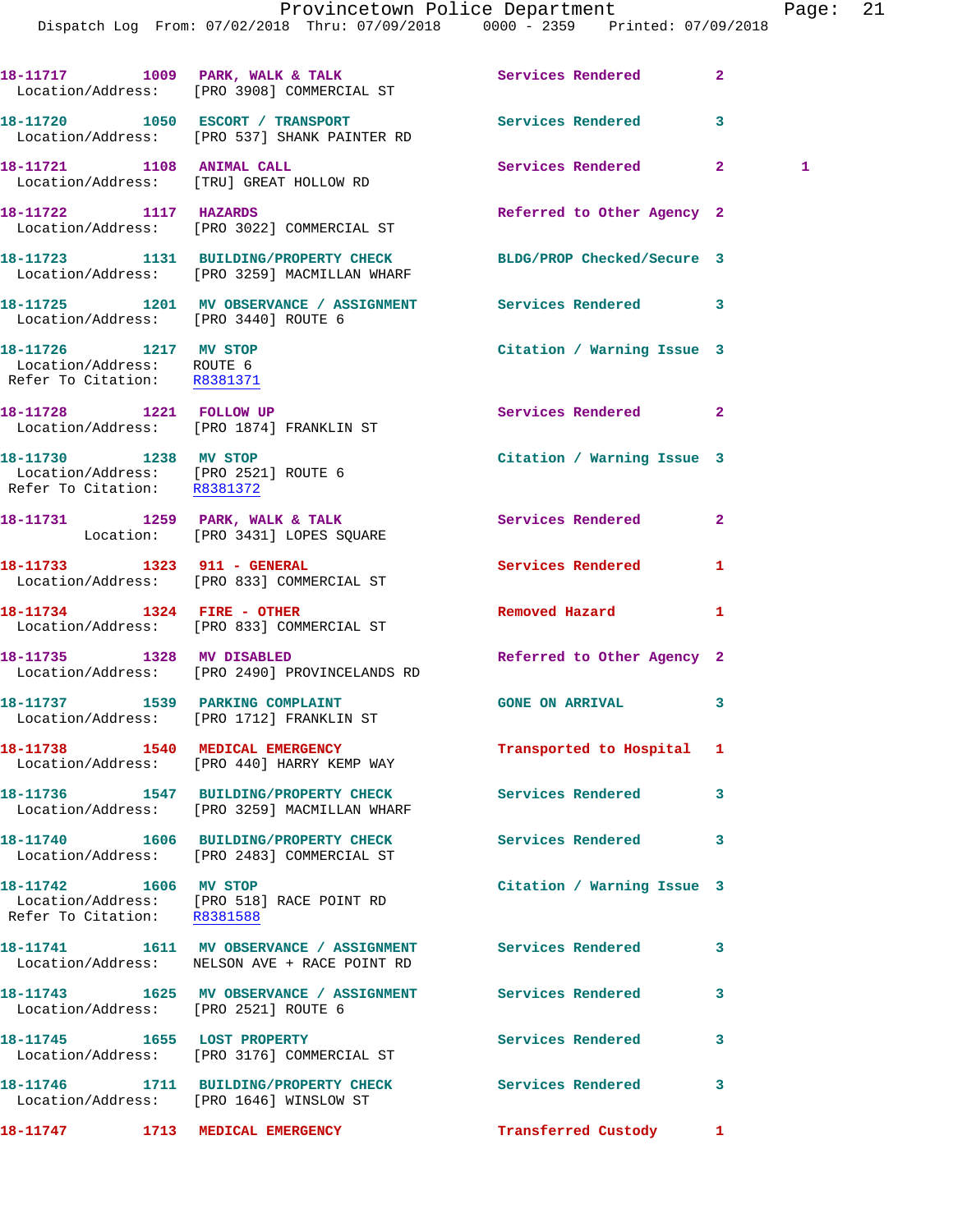|                                       | Dispatch Log From: 07/02/2018 Thru: 07/09/2018 0000 - 2359 Printed: 07/09/2018                                     | Provincetown Police Department |                | Page: | 22 |
|---------------------------------------|--------------------------------------------------------------------------------------------------------------------|--------------------------------|----------------|-------|----|
| Location/Address: [TRU] ROUTE 6       |                                                                                                                    |                                |                |       |    |
|                                       | 18-11752 1839 BUILDING/PROPERTY CHECK Services Rendered 3<br>Location/Address: [PRO 2898] JEROME SMITH RD          |                                |                |       |    |
|                                       | 18-11760 1839 MV HIT & RUN<br>Location/Address: [PRO 208] COMMERCIAL ST                                            | Services Rendered              | $\overline{2}$ |       |    |
| 18-11753 1906 MV STOP                 | Location/Address: COURT ST + COMMERCIAL ST                                                                         | <b>VERBAL WARNING</b>          | $\mathbf{3}$   |       |    |
|                                       | 18-11754 1910 LOST PROPERTY<br>Location/Address: [PRO 539] SHANK PAINTER RD                                        | Services Rendered 3            |                |       |    |
|                                       | 18-11755 1922 MEDICAL EMERGENCY<br>Location/Address: [PRO 356] COMMERCIAL ST                                       | <b>Services Rendered</b>       | $\mathbf{1}$   |       |    |
|                                       | 18-11756 1924 MEDICAL EMERGENCY<br>Location/Address: [PRO 2490] PROVINCELANDS RD                                   | Transported to Hospital 1      |                |       |    |
| 18-11757 1930 MV STOP                 | Location/Address: COMMERCIAL ST + RYDER ST<br>Refer To Citation: $\frac{18-640\text{--CN}}{}$                      | <b>VERBAL WARNING</b>          | 3              |       |    |
| Location/Address: COMMERCIAL ST       | 18-11855 2000 MV OBSERVANCE / ASSIGNMENT No Action Required 3                                                      |                                |                |       |    |
| Location/Address: RYDER ST            | 18-11762 2110 GENERAL INFO                                                                                         | Services Rendered              | 3              |       |    |
|                                       | 18-11763 2136 PARK, WALK & TALK Services Rendered<br>Location: [PRO 3431] LOPES SQUARE                             |                                | $\mathbf{2}$   |       |    |
|                                       | 18-11764 2141 LOST PROPERTY<br>Location/Address: [PRO 115] COMMERCIAL ST                                           | Services Rendered              | 3              |       |    |
| 18-11765 2217 LOST PROPERTY           | Location/Address: [PRO 542] SHANK PAINTER RD                                                                       | Services Rendered              | $\mathbf{3}$   |       |    |
|                                       | 18-11766 2219 DISTURBANCE - FIGHT / ARGUMENT Services Rendered 1 Location/Address: [PRO 399] COMMERCIAL ST         |                                |                |       |    |
|                                       | 18-11767 2227 MV COMPLAINT<br>Location/Address: [PRO 526] RYDER ST EXT                                             | Services Rendered              |                |       |    |
|                                       | 18-11768 2233 MEDICAL EMERGENCY<br>Location/Address: [PRO 2539] RYDER ST EXT                                       | <b>PATIENT REFUSAL</b>         | 1              |       |    |
|                                       | 18-11769 2256 ALARM - GENERAL<br>Location/Address: [PRO 3367] HARRY KEMP WAY                                       | False Alarm                    | 1              |       |    |
| Location/Address: [PRO 3222] ALDEN ST | 18-11771 2317 MEDICAL EMERGENCY                                                                                    | Services Rendered              | 1              |       |    |
| For Date: $07/08/2018$ - Sunday       |                                                                                                                    |                                |                |       |    |
|                                       | 18-11772 0009 BUILDING/PROPERTY CHECK BLDG/PROP Checked/Secure 3<br>Location/Address: [PRO 447] JEROME SMITH RD    |                                |                |       |    |
| 18-11774 0009 MV STOP                 | Location/Address: [PRO 2263] COMMERCIAL ST<br>Refer To Citation: 18-642-CN                                         | <b>VERBAL WARNING</b>          | 3              |       |    |
| Refer To Citation: 18-641-CN          | 18-11775   0011   MV STOP<br>Location/Address:   RYDER ST + COMMERCIAL ST                                          | <b>VERBAL WARNING</b>          | 3              |       |    |
|                                       | 18-11773 0015 MV OBSERVANCE / ASSIGNMENT Services Rendered<br>Location/Address: JEROME SMITH RD + SHANK PAINTER RD |                                | 3              |       |    |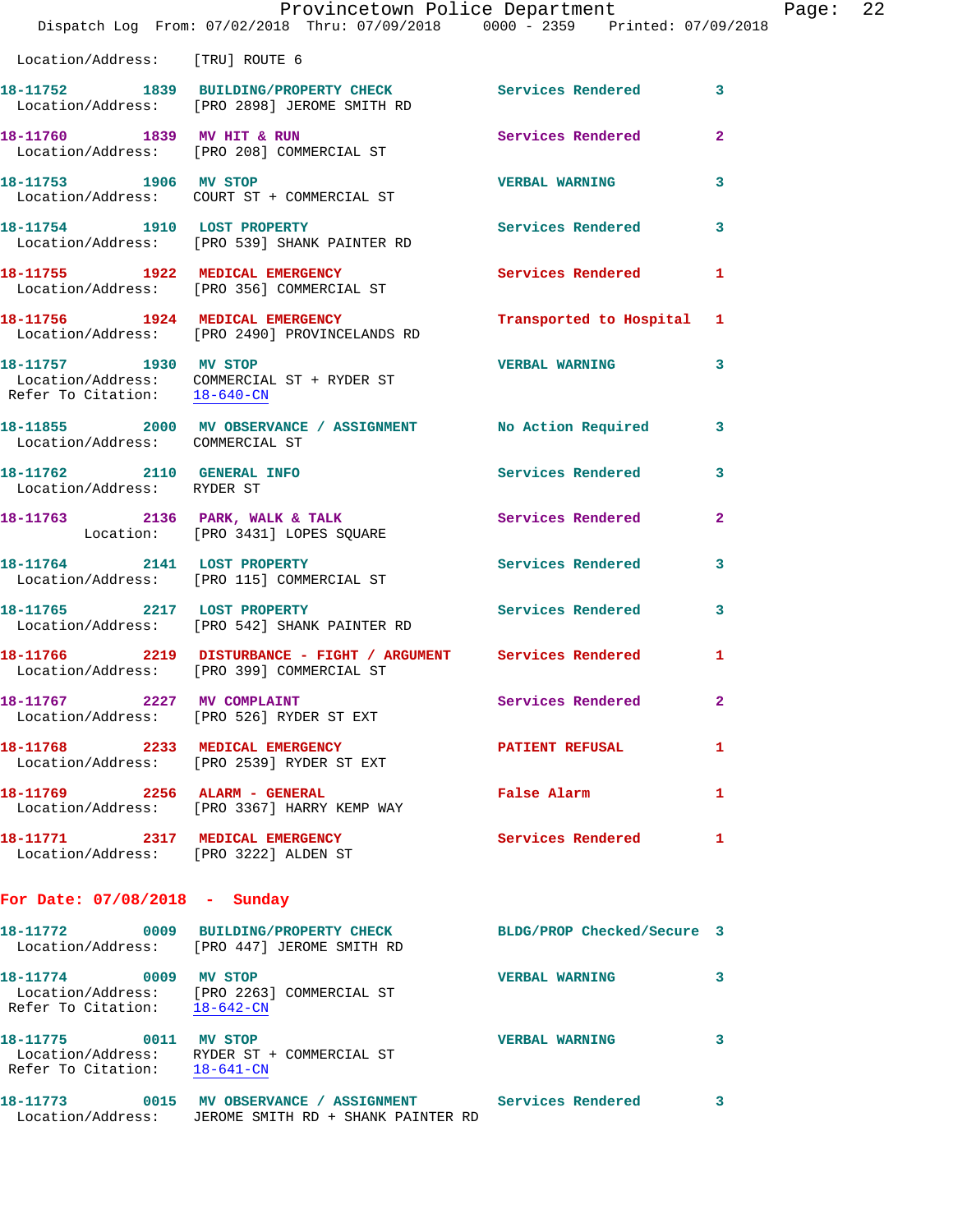|                                                                                               | Provincetown Police Department<br>Dispatch Log From: 07/02/2018 Thru: 07/09/2018 0000 - 2359 Printed: 07/09/2018      |                            |                |
|-----------------------------------------------------------------------------------------------|-----------------------------------------------------------------------------------------------------------------------|----------------------------|----------------|
|                                                                                               | 18-11776 0032 PARK, WALK & TALK 1988 Services Rendered<br>Location/Address: [PRO 105] COMMERCIAL ST                   |                            | $\overline{2}$ |
|                                                                                               | 18-11777   0057   BUILDING/PROPERTY CHECK   BLDG/PROP Checked/Secure 3<br>Location/Address: [PRO 1645] HARRY KEMP WAY |                            |                |
|                                                                                               | 18-11779 0107 TRAFFIC CONTROL<br>Location/Address: GOSNOLD ST + COMMERCIAL ST                                         | Services Rendered          | 3              |
| Location/Address: [PRO 94] BRADFORD ST                                                        | 18-11778 0108 MV OBSERVANCE / ASSIGNMENT Services Rendered                                                            |                            | 3              |
|                                                                                               | 18-11780 0115 TRAFFIC CONTROL<br>Location/Address: CARVER ST + COMMERCIAL ST                                          | <b>Services Rendered</b>   | 3              |
|                                                                                               | 18-11784 0210 BUILDING/PROPERTY CHECK Services Rendered<br>Location/Address: [PRO 3259] MACMILLAN WHARF               |                            | 3              |
| 18-11785 0222 LOST PROPERTY<br>Location/Address: COMMERCIAL ST                                |                                                                                                                       | <b>Services Rendered</b>   | 3              |
|                                                                                               | 18-11786 0230 BUILDING/PROPERTY CHECK BLDG/PROP Checked/Secure 3<br>Location/Address: [PRO 488] MAYFLOWER ST          |                            |                |
|                                                                                               | 18-11787 0345 BUILDING/PROPERTY CHECK BLDG/PROP Checked/Secure 3<br>Location/Address: [PRO 545] SHANK PAINTER RD      |                            |                |
|                                                                                               | 18-11788 0348 BUILDING/PROPERTY CHECK BLDG/PROP Checked/Secure 3<br>Location/Address: [PRO 1778] SHANK PAINTER RD     |                            |                |
|                                                                                               | 18-11791 0455 BUILDING/PROPERTY CHECK<br>Location/Address: [PRO 2859] BRADFORD ST                                     | BLDG/PROP Checked/Secure 3 |                |
|                                                                                               | 18-11792 0521 BUILDING/PROPERTY CHECK BLDG/PROP Checked/Secure 3<br>Location/Address: [PRO 99] COMMERCIAL ST          |                            |                |
| Location/Address: FRANKLIN ST                                                                 | 18-11794 0530 HARASSMENT / THREATS Services Rendered                                                                  |                            | $\overline{2}$ |
| Location/Address: ROUTE 6 + SNAIL RD                                                          | 18-11793 0535 MV OBSERVANCE / ASSIGNMENT Services Rendered                                                            |                            | 3              |
| Location/Address: [PRO 3440] ROUTE 6                                                          | 18-11802 0902 MV OBSERVANCE / ASSIGNMENT                                                                              | Services Rendered          | 3              |
| 18-11804 0936 MEDICAL EMERGENCY<br>Location/Address: [PRO 892] COTTAGE ST                     |                                                                                                                       | Transported to Hospital    | 1              |
| 18-11807 0950 MV STOP<br>Location/Address: [PRO 2521] ROUTE 6<br>Refer To Citation: 18-643-CN |                                                                                                                       | <b>VERBAL WARNING</b>      | 3              |
| 18-11809 1009 MV COLLISION<br>Refer To Accident: 18-66-AC                                     | Location/Address: RACE POINT RD + ROUTE 6                                                                             | No Action Required         | 1              |
| 18-11810    1010    LOST PROPERTY                                                             | Location/Address: [PRO 2490] PROVINCELANDS RD                                                                         | Services Rendered          | 3              |
| 18-11812 1010 MV STOP<br>Location/Address: [PRO 2521] ROUTE 6<br>Refer To Citation: 18-644-CN |                                                                                                                       | <b>VERBAL WARNING</b>      | 3              |
| 18-11813 1021 MV STOP                                                                         | Location/Address: [PRO 3670] SHANK PAINTER RD<br>Refer To Citation: 18-645-CN                                         | <b>VERBAL WARNING</b>      | 3              |
| 18-11818 1102 LOST WALLET                                                                     | Location/Address: [PRO 542] SHANK PAINTER RD                                                                          | <b>Services Rendered</b>   | 3              |
| 18-11821 1106 LOST WALLET                                                                     |                                                                                                                       | Services Rendered          | 3              |

Page:  $23$ <br>018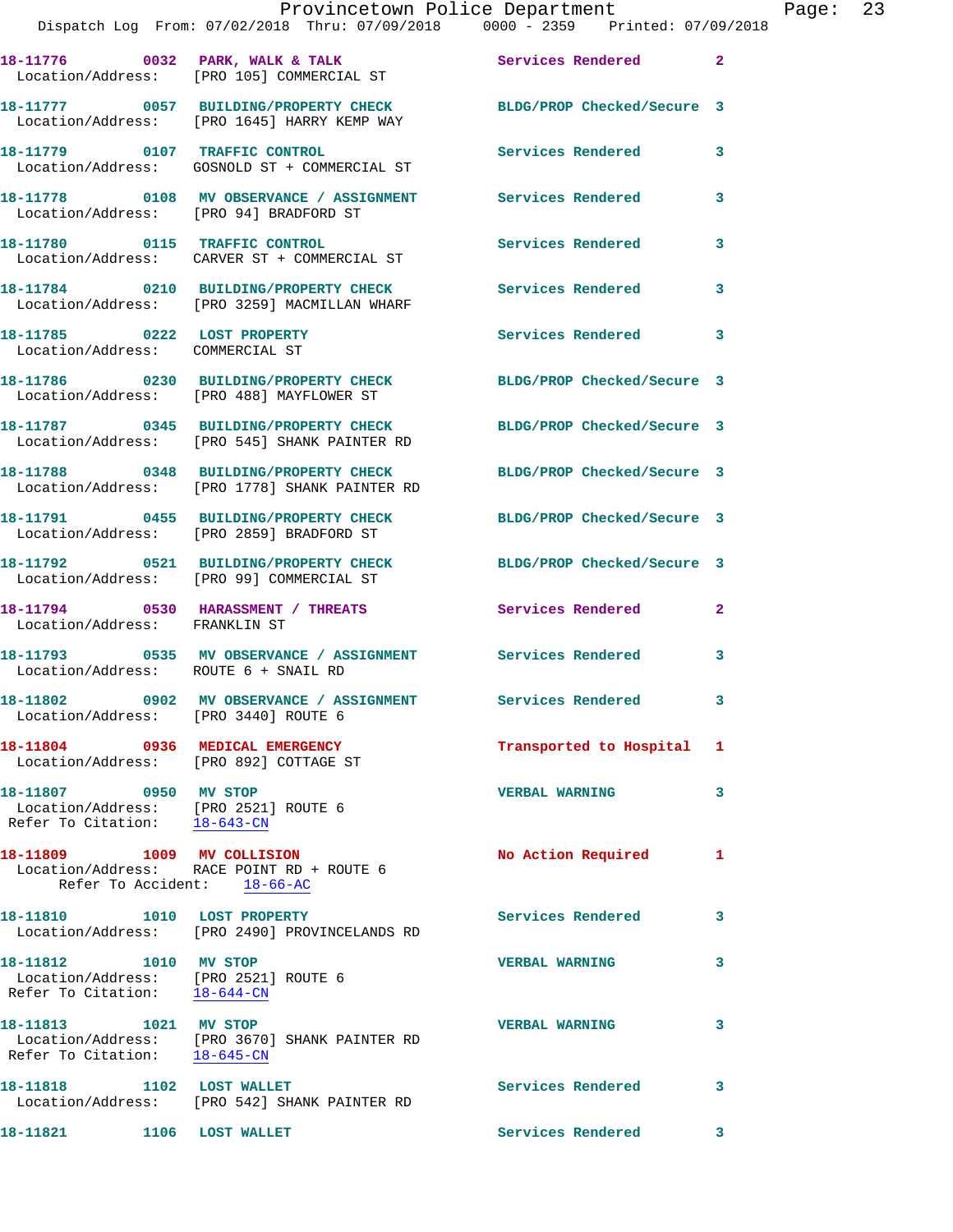|                                                                                    | Provincetown Police Department<br>Dispatch Log From: 07/02/2018 Thru: 07/09/2018 0000 - 2359 Printed: 07/09/2018   |                            |              |
|------------------------------------------------------------------------------------|--------------------------------------------------------------------------------------------------------------------|----------------------------|--------------|
|                                                                                    | Location/Address: [PRO 165] COMMERCIAL ST                                                                          |                            |              |
| 18-11823 1125 MV STOP                                                              | Location/Address: SHANK PAINTER RD + BROWNE ST<br>Refer To Citation: $\frac{18-646-CN}{\pi}$                       | <b>VERBAL WARNING</b>      | 3            |
|                                                                                    | 18-11824 1201 LOST RED WALLET<br>Location/Address: [PRO 542] SHANK PAINTER RD                                      | Services Rendered          | 3            |
|                                                                                    | 18-11825 1203 PARK, WALK & TALK<br>Location/Address: [PRO 3314] COMMERCIAL ST                                      | Services Rendered          | $\mathbf{2}$ |
|                                                                                    | 18-11827 1256 LOST BLACK WALLET<br>Location/Address: [PRO 542] SHANK PAINTER RD                                    | <b>Services Rendered</b>   | 3            |
|                                                                                    | 18-11828 1303 LOST CREDIT CARD/ID<br>Location/Address: [PRO 542] SHANK PAINTER RD                                  | <b>Services Rendered</b>   | 3            |
|                                                                                    | 18-11829 1307 DISTURBANCE - FIGHT / ARGUMENT Services Rendered<br>Location/Address: [PRO 1173] WINTHROP ST         |                            | 1            |
|                                                                                    | 18-11830   1319   FOLLOW UP<br>Location/Address: [PRO 542] SHANK PAINTER RD                                        | <b>FOLLOW UP</b>           | $\mathbf{2}$ |
|                                                                                    | 18-11832 1342 PROPERTY CHECK REQUEST Services Rendered<br>Location/Address: [PRO 488] MAYFLOWER ST                 |                            | 3            |
| 18-11833 1353 ANIMAL CALL                                                          | Location/Address: [PRO 3296] SHANK PAINTER RD                                                                      | <b>GONE ON ARRIVAL</b>     | $\mathbf{2}$ |
| 18-11834 1513 LOST PROPERTY                                                        | Location/Address: [PRO 3430] COMMERCIAL ST                                                                         | <b>Services Rendered</b>   | 3            |
|                                                                                    | 18-11835    1516    FIRE - OTHER<br>Location/Address: [PRO 3671] COMMERCIAL ST                                     | Services Rendered          | 1            |
| 18-11836 1522 MV COLLISION                                                         | Location/Address: ATWOOD AVE + COMMERCIAL ST                                                                       | SPOKEN TO                  | 1            |
| 18-11837   1557   ANIMAL CALL                                                      | Location/Address: [PRO 2483] COMMERCIAL ST                                                                         | <b>GONE ON ARRIVAL</b>     | $\mathbf{2}$ |
|                                                                                    | 18-11839 1616 LARCENY / FORGERY / FRAUD<br>Location/Address: [PRO 269] COMMERCIAL ST                               | Unfounded                  |              |
|                                                                                    | 18-11840 1638 MEDICAL EMERGENCY<br>Location/Address: [PRO 597] COMMERCIAL ST                                       | Transported to Hospital    | 1            |
| 18-11841 1641 MV STOP<br>Location/Address: ROUTE 6<br>Refer To Citation: 18-647-CN |                                                                                                                    | <b>VERBAL WARNING</b>      | 3            |
|                                                                                    | 18-11842 1705 BUILDING/PROPERTY CHECK<br>Location/Address: [PRO 105] COMMERCIAL ST                                 | BLDG/PROP Checked/Secure 3 |              |
| 18-11843 1735 MV STOP                                                              | Location/Address: [PRO 2222] COMMERCIAL ST                                                                         | SPOKEN TO                  | $\mathbf{2}$ |
|                                                                                    | 18-11844 1737 LOST PROPERTY<br>Location/Address: [PRO 542] SHANK PAINTER RD                                        | Services Rendered          | 3            |
|                                                                                    | 18-11845 1751 BUILDING/PROPERTY CHECK BLDG/PROP Checked/Secure 3<br>Location/Address: [PRO 911] CUDWORTH ST        |                            |              |
|                                                                                    | 18-11846 1807 MV OBSERVANCE / ASSIGNMENT Services Rendered<br>Location/Address: SHANK PAINTER RD + JEROME SMITH RD |                            | 3            |
| 18-11847 1900 MV HIT & RUN                                                         | Location/Address: [PRO 75] CAPTAIN BERTIES WAY                                                                     | Services Rendered          | $\mathbf{2}$ |

Refer To Accident: 18-67-AC

Page:  $24$ <sub>18</sub>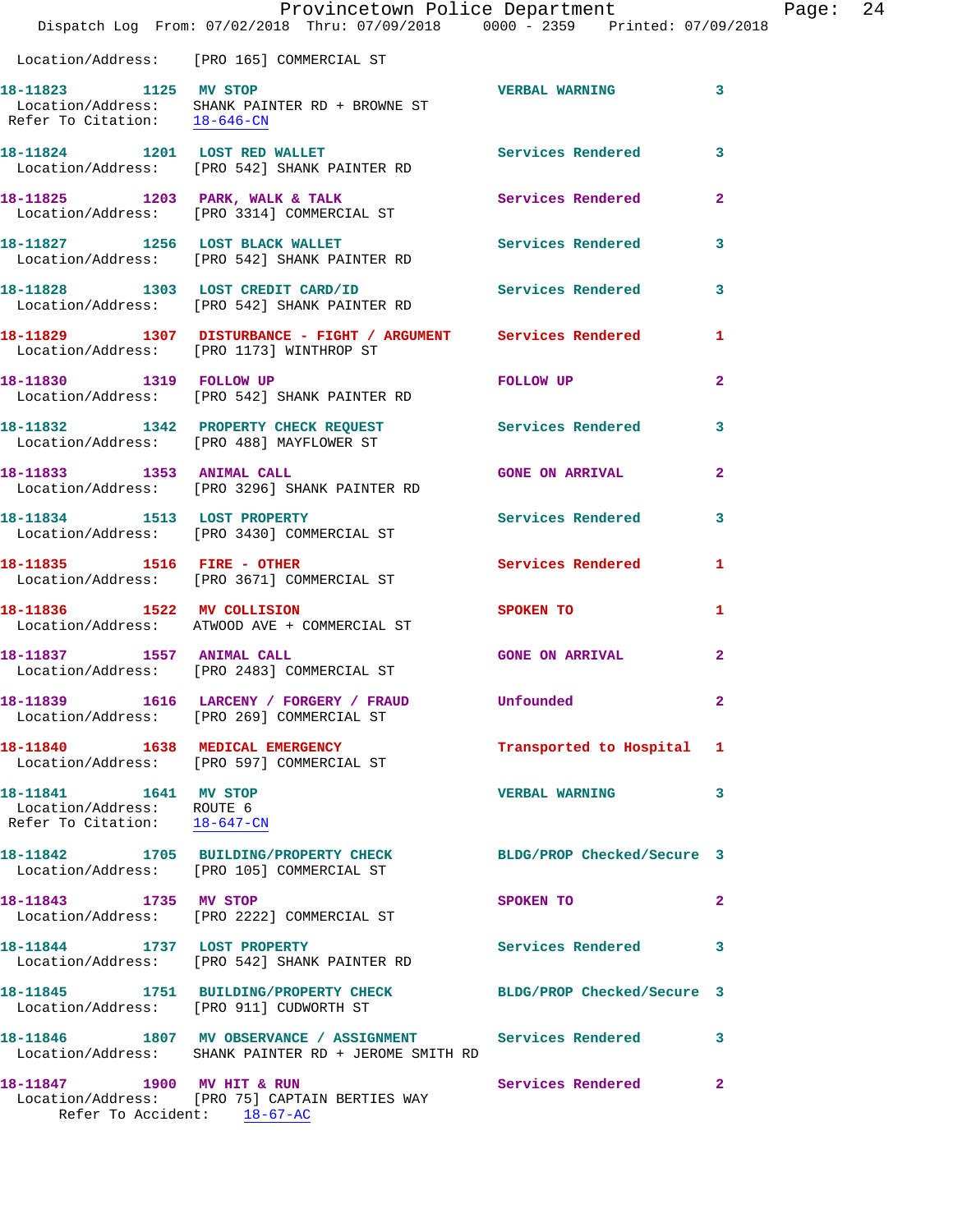|                                                                                     | Provincetown Police Department<br>Dispatch Log From: 07/02/2018 Thru: 07/09/2018 0000 - 2359 Printed: 07/09/2018  |                            |                         |
|-------------------------------------------------------------------------------------|-------------------------------------------------------------------------------------------------------------------|----------------------------|-------------------------|
|                                                                                     | 18-11848 1904 MV COLLISION<br>Location/Address: [PRO 1898] BRADFORD ST<br>Refer To Accident: 18-68-AC             | Services Rendered          | 1                       |
| Location/Address: COMMERCIAL ST                                                     | 18-11849 1932 PARK, WALK & TALK 3POKEN TO                                                                         |                            | $\overline{\mathbf{2}}$ |
|                                                                                     | 18-11850 1945 STREET PERFORMER COMPLAINT SPOKEN TO<br>Location/Address: [PRO 2230] COMMERCIAL ST                  |                            | 3                       |
|                                                                                     | 18-11851 2014 BUILDING/PROPERTY CHECK BLDG/PROP Checked/Secure 3<br>Location/Address: [PRO 175] COMMERCIAL ST     |                            |                         |
|                                                                                     | 18-11852 2014 BUILDING/PROPERTY CHECK BLDG/PROP Checked/Secure 3<br>Location/Address: [PRO 182] COMMERCIAL ST     |                            |                         |
| 18-11854 2029 FOLLOW UP                                                             | Location/Address: [PRO 75] CAPTAIN BERTIES WAY<br>Refer To Accident: 18-67-AC                                     | <b>Services Rendered</b>   | $\mathbf{2}$            |
|                                                                                     | 18-11860 2120 BUILDING/PROPERTY CHECK BLDG/PROP Checked/Secure 3<br>Location/Address: [PRO 3033] COMMERCIAL ST    |                            |                         |
|                                                                                     | 18-11858 2123 ASSIST CITIZEN<br>Location/Address: [PRO 4041] BRADFORD ST                                          | Could Not Locate           | 3                       |
|                                                                                     | 18-11861 2143 BUILDING/PROPERTY CHECK<br>Location/Address: [PRO 2500] COMMERCIAL ST                               | BLDG/PROP Checked/Secure 3 |                         |
|                                                                                     | 18-11859 2144 MEDICAL EMERGENCY<br>Location/Address: [PRO 2737] COMMERCIAL ST                                     | <b>PATIENT REFUSAL</b>     | 1                       |
|                                                                                     | 18-11862 2151 MV COLLISION<br>Location/Address: [PRO 3004] BRADFORD ST                                            | <b>Services Rendered</b>   | 1                       |
|                                                                                     | 18-11864 2225 MV STOP<br>Location/Address: [PRO 2885] COMMERCIAL ST + RYDER ST<br>Refer To Citation: $18-648$ -CN | <b>VERBAL WARNING</b>      | 3                       |
|                                                                                     | 18-11865 2232 MEDICAL EMERGENCY<br>Location/Address: [PRO 208] COMMERCIAL ST                                      | PATIENT REFUSAL            | 1                       |
|                                                                                     | 18-11866  2237  COMPLAINT - GENERAL<br>Location/Address: [PRO 399] COMMERCIAL ST                                  | <b>SPOKEN TO</b>           | з                       |
|                                                                                     | 18-11867 2301 BY-LAW VIOLATION<br>Location/Address: [PRO 526] RYDER ST EXT                                        | Services Rendered          | $\overline{\mathbf{2}}$ |
| 18-11869 2329 MV STOP<br>Location/Address: RYDER ST<br>Refer To Citation: 18-649-CN |                                                                                                                   | <b>VERBAL WARNING</b>      | 3                       |
|                                                                                     | 18-11870 2336 DISTURBANCE - FIGHT / ARGUMENT Services Rendered<br>Location/Address: [PRO 2539] RYDER ST EXT       |                            | 1                       |
| 18-11871 2347 LOST PROPERTY                                                         | Location/Address: [PRO 542] SHANK PAINTER RD                                                                      | Services Rendered          | 3                       |
| 18-11872 2358 NOISE COMPLAINT                                                       | Location/Address: [PRO 777] BROWNE ST                                                                             | SPOKEN TO                  | 3                       |
| For Date: $07/09/2018$ - Monday                                                     |                                                                                                                   |                            |                         |
| 18-11874 0025 MV STOP<br>Refer To Citation: 18-650-CN                               | Location/Address: [PRO 3004] BRADFORD ST                                                                          | <b>VERBAL WARNING</b>      | 3                       |
| 18-11875 0028 DISORDERLY                                                            |                                                                                                                   | Arrest(s) Made             | $\mathbf{1}$            |

Location/Address: [PRO 2539] RYDER ST EXT

Refer To Arrest: 18-111-AR

Page: 25